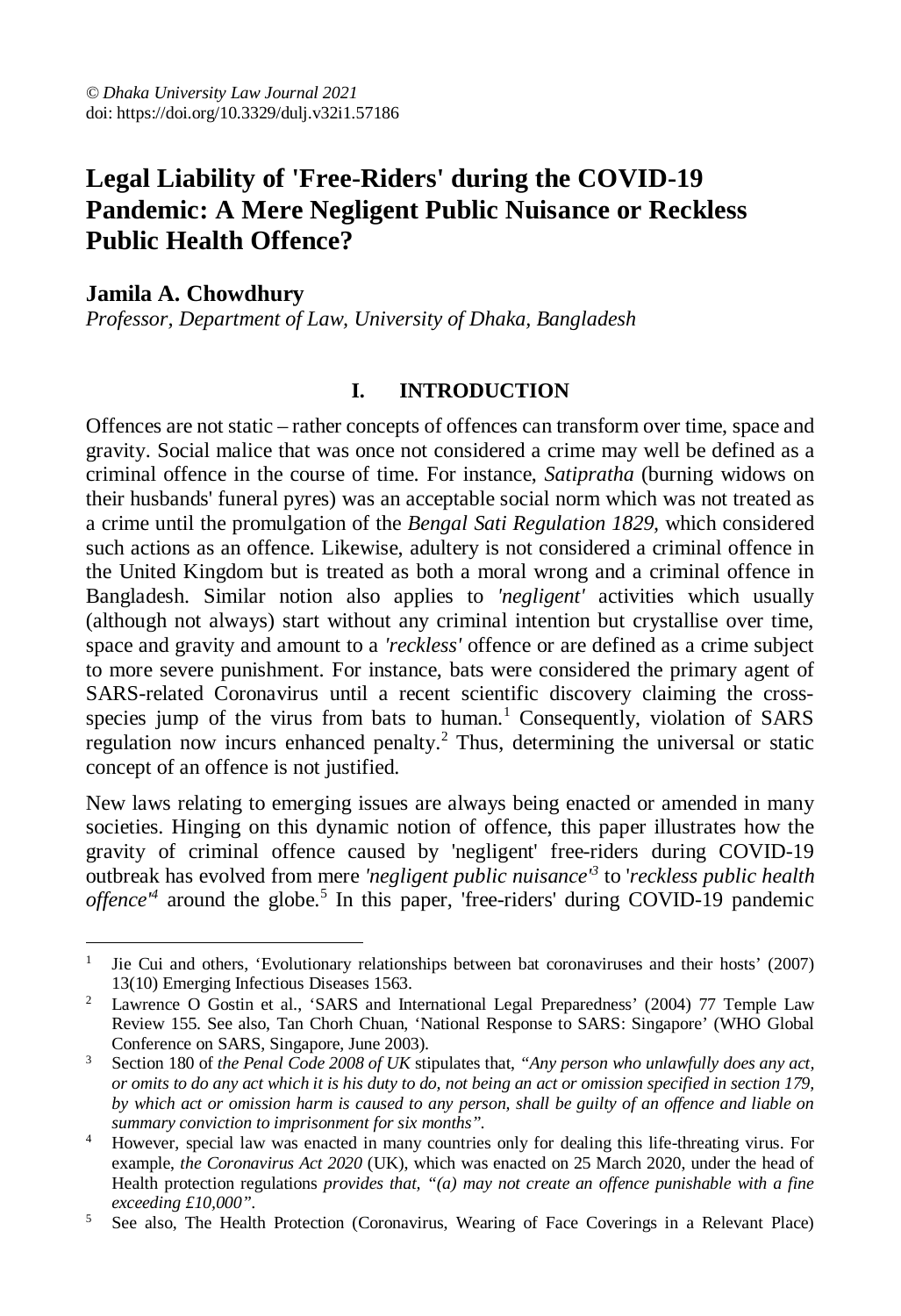Legal Liability of 'Free-Riders' during the COVID-19 Pandemic

signify people in a given society, who do not comply with prescribed health guidelines (e.g. wearing masks, social distancing, quarantine rules, isolation rules etc.) set by the World Health Organization (WHO) and the Government of Bangladesh to curb the communal spread of the highly contagious Coronavirus.<sup>6</sup> The Stanford Encyclopaedia of Philosophy defines it as "*someone who receives a benefit without contributing towards the cost of its production"*<sup>7</sup> . Therefore, the imposition of restriction and penalty on reckless free-riding is essential to establish fairness and justice in society. As explained in Hart's Principle of *'Mutuality of Restriction'*<sup>8</sup> :

when a number of persons conduct any joint enterprise according to rules and thus restrict their liberty, those who have submitted to these restrictions when required have a right to a similar submission from those who have benefited by their submission.

Accordingly, this paper urges policymakers of Bangladesh to make 'free-riders' criminally liable with prompt and stringent punishments, especially for their *'reckless'* behaviour manifest in repeated violations of health regulations. For instance, according to Section 34(7) of the *COVID -19 (Temporary Measures) Act, 2020, of Singapore, 'differential monetary penalty'* and penal provision is suggested for a person who violates COVID-19 regulations. It states that *a person who, without reasonable excuse, contravenes a control order, commits an offence and shall be liable on conviction —*

- *(a) to a fine not exceeding \$10,000 or to imprisonment for a term not exceeding 6 months or to both; or*
- *(b) in the case of a second or subsequent offence, to a fine not exceeding \$20,000 or to imprisonment for a term not exceeding 12 months or to both.*

Thus, penalty provision for the violation of COVID-19 related regulation in Singapore effectively differentiates between *first time* violation and *frequent or repetitive* violations of health regulations.<sup>9</sup>

<sup>(</sup>England) Regulations 2020; The *Corona Virus Act, 2020* (Philippines) (Republic Act No. 11469) which came into existence on 24 March 2020; *the COVID-19 (Temporary Measures) Act 2020*  (Singapore) etc.

<sup>6</sup> According to Section 9 of the Communicable Diseases (Prevention, Control, and Eradication) Act, 2018, the 'International Health Regulations' published by WHO, after necessary adaptations, will be applicable to procedural measures for protecting public rights against the spread of communicable diseases in Bangladesh; See, *Communicable Diseases (Prevention, Control, and Eradication) Act, 2018* (Bangladesh) (s 24). As COVID- 19 is a global pandemic spreading across continents, compliance with some internationally recognized standard operating procedure for its prevention, control and eradication would be commendable. See, David P Fidler, 'Globalization, international law, and emerging infectious diseases' (1996) 2(2) Emerging Infectious Diseases 77.

<sup>7</sup> Russell Hardin, 'The Free Rider Problem' (*Stanford Encyclopaedia of Philosophy*, First published 2003, 2020) <https://plato.stanford.edu/entries/free-rider/> accessed 25 January 2021.

<sup>&</sup>lt;sup>8</sup> Herbert L Hart, 'Are There any Natural Rights?' (1955) 64 Philosophical Review 175, 185.

<sup>9</sup> Doctrine of enhanced punishments were incorporated for the subsequent violation of the same offence earlier done. See also the Penal Code 1860 (No. XLV of 1860), s 75 where it states that, "Whoever, having been convicted by a Court in Bangladesh of an offence punishable under Chapter XII or Chapter XVII of this Code with imprisonment of either description for a term of three years or upwards, shall be guilty of any offence punishable under either of those Chapters with like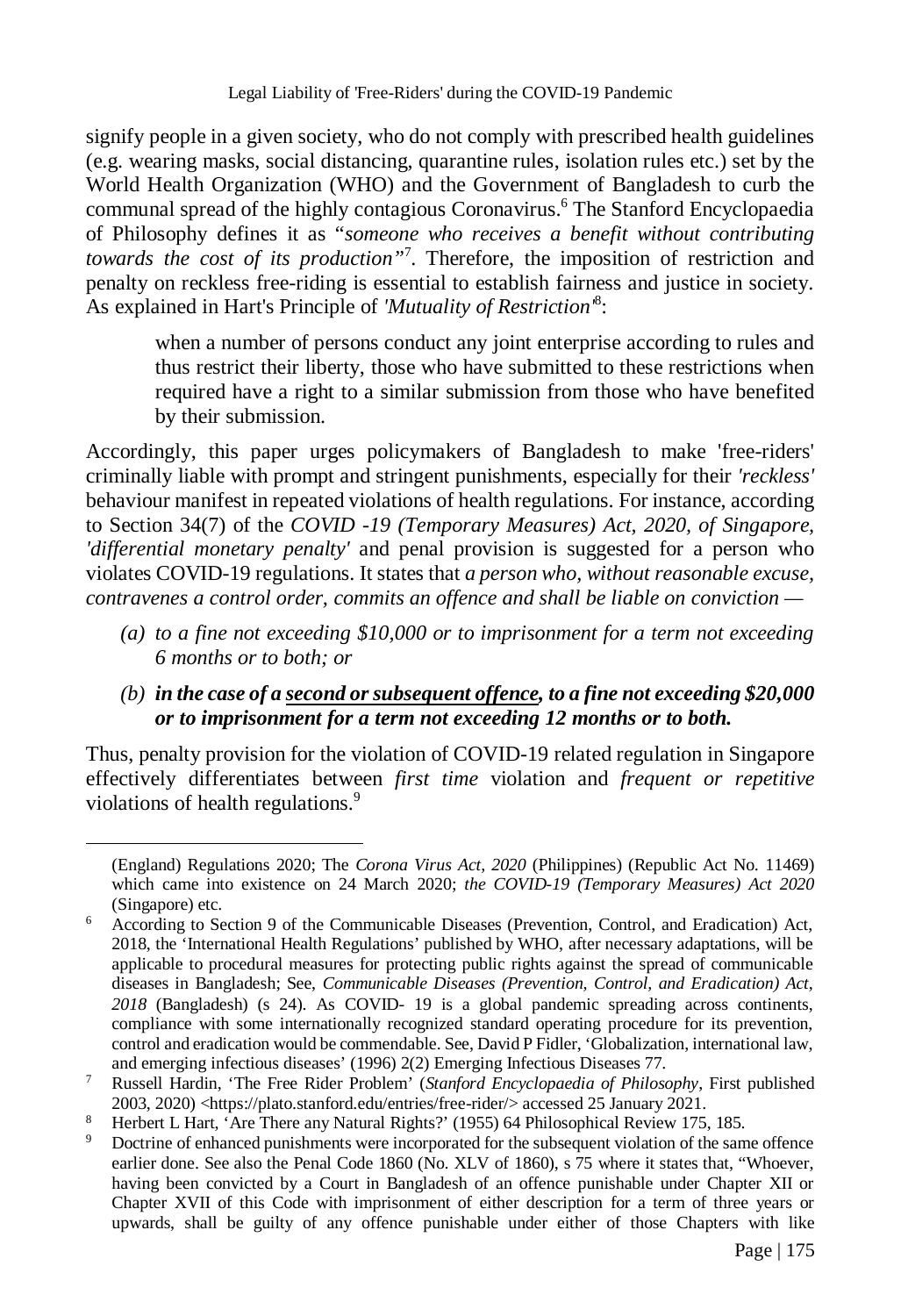Surprisingly, much before the enactment of this 'new' law in 2020 in Singapore for curbing COVID-19 pandemic, the Penal Code 1860, applicable in Bangladesh, inserted the *Doctrine of enhanced punishment for a second or subsequent offence*.<sup>10</sup> Section 291 of the Penal Code 1860 (Act No. XLV of 1860) stipulates that:

Whoever repeats or continues a public nuisance, having been enjoined by any public servant who has lawful authority to issue such injunction not to repeat or continue such nuisance, shall be punished with simple imprisonment for a term which may extend to six months, or with fine, or with both.

Although the term 'reckless' is not defined in the Penal Code 1860, it can be explained, based on the Cambridge dictionary, as doing something hazardous and not worrying about the risks and the possible results. Oxford Law Dictionary further defines *'recklessness'* as *"a form of mens rea that amounts to less than intention but more than negligence".*

The *'novel'* Coronavirus (COVID-19) is a life-threatening virus, which is highly infectious and deadly in nature, and which has taken millions of lives worldwide<sup>11</sup> since its detection in January 2020. Consequently, the World Health Organisation (WHO) has declared COVID-19 as a *'Pandemic'* after two months of its first detection in  $China<sup>12</sup>$ . It gradually spread to almost all countries in the world. On the related note, the Health Directorate-General of Health Services of the Ministry of Health, Bangladesh issued a notification on 24 March 2020 flagging that the whole country was endangered to COVID-19 risk and their respective preparedness in this regard<sup>13</sup>.

imprisonment for the like term, shall be subject for every such subsequent offence to imprisonment] for life, or to imprisonment of either description for a term which may extend to ten years". Similarly, see the Laws of Malaysia (Act 574), s 75.

<sup>&</sup>lt;sup>10</sup> The Penal Code 1860 (Bangladesh), Chapter XIV: of Offences Affecting the Public Health, Safety, Convenience, Decency and Morals. Though the Penal Code 1860 does not have any provision for quarantine of individuals, according to Sec 271, whoever knowingly disobeys any government promulgation to keep any vessel in quarantine shall be punished with an imprisonment of both either description that may extend up to six months, or with fine or both. Thus, considering the similarity in context and penalty provisions discussed under Sec 271 and 291, it will not be unjustified if we apply Sec 291 to punish those 'free riders' who knowingly violate the self-quarantine rule of the Government and roam around *recklessly* and contribute transmission of the highly contagious and life-threatening virus.

<sup>11</sup> Deaths, 'COVID 19 Coronavirus Pandemic' *worldometer* <https://www.worldometers.info/ coronavirus/?utm\_campaign=homeAdvegas1?%22> accessed 25 January 2021. *bdnews24.com* (Online, 23 March 2020) <https://bdnews24.com/bangladesh/2020/03/23/its-officialbangladesh-lists-covid-19-as-a-communicable-disease> accessed 18 August 2020.

<sup>12</sup> News: Coronavirus Pandemic, 'Timeline: How the new coronavirus spread' (*Al-Jazeera Online*, 20 September 2020) <https://www.aljazeera.com/news/2020/9/20/timeline-how-the-new-coronavirusspread> accessed 11 September 2020.

<sup>13</sup> Nasima Sultana, 'Status of Noble Corona Virus 2019' (*Press Briefing*, 24 March 2020) <https://corona.gov.bd/storage/press-releases/March2020/press-release\_2020\_03\_24.pdf> accessed 22 September 2020. To restrain the spread of the Coronavirus, the Government has recently postponed the Junior School Certificate examinations that are held annually nationwide. Please see Star Online Report, 'Junior School Certificate, equivalent exams won't be held this year' *The Daily Star* (Dhaka, 27 August 2020) <https://www.thedailystar.net/country/news/junior-school-certificate-equivalentexams-wont-be-held-year-1951893> accessed 20 January 2021.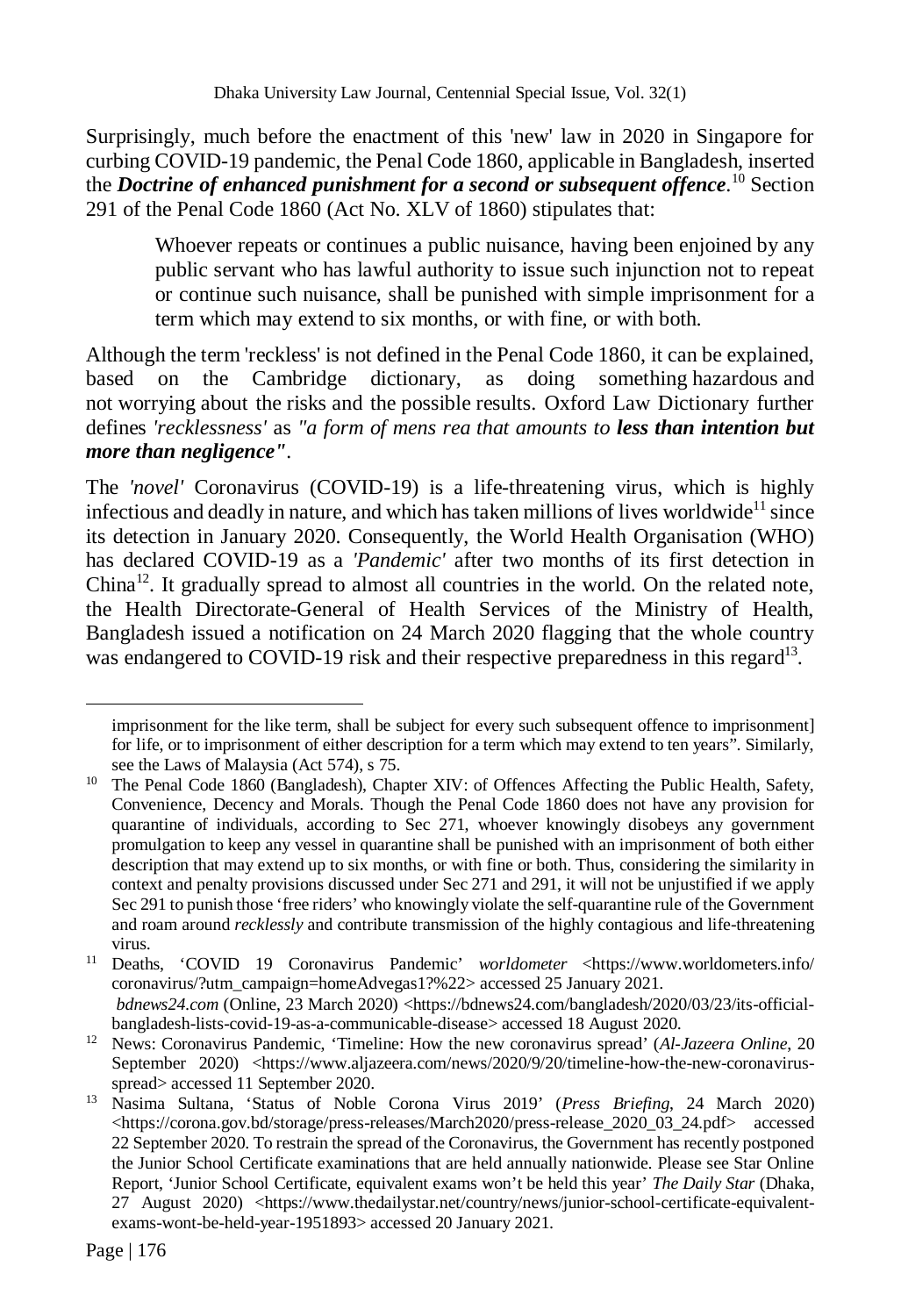Due to the absence of any vaccine or other workable remedies, the WHO has declared a series of preventive measures against this deadly viral disease, including wearing masks and maintaining social distancing, quarantine rules, and isolation guidelines which were deemed as the only functional alternatives to mitigate its community transmission. Furthermore, scientists of different countries, including the UK, Australia and India, *'warned their policymakers against the increase in transmission of COVID-19 during winter'* as *'the winter may environmentally favour coronavirus transmission'.* A group of scientists from the University of Sydney, Australia warned about the gravity of this *'new wave'* by suggesting that *'a one per cent fall in humidity could increase the number of infections by six per cent'*. 14

Hence, the enactment of new laws in different counties with more stringent punishment, aimed at deterring the spread of coronavirus infection, was imperative, more particularly as world authorities were apprehending a *'second wave'* of COVID-19 in the coming winter.<sup>15</sup> In this regard, this paper has identified existing legal provisions, their recent evolution, and lack of implementation to adequately address the COVID-19 related health risks in Bangladesh. Analysing relevant legislative provisions and associated implementation strategies followed in the UK and other countries, including Singapore, India, and Sri Lanka, this paper emphasises on strategic legal provisions to improve the effectiveness of existing laws in this regard. If adopted, these legal provisions can effectively separate those who *'negligently'* violate health regulations from those *'reckless free-riders'* who repeatedly disregard health guidelines and violate Government regulations over and over again.

# **II. REVISITING THE ELEMENTS OF CRIME: FROM 'INTENTION' TO 'NEGLIGENT' AND 'RECKLESS' ACT AS** *MENS REA*

A person may commit a criminal offence when s/he does something, which is legally prohibited, or omits to do something, which he is legally bound to do. However, to consider an act or omission as crime, it must fulfil some pre-defined criteria, usually termed as elements of a crime. *'As a matter of simple analysis, we can think of a crime as being made up of three ingredients: actus reus, mens rea, and the absence of a valid defence'*<sup>16</sup> According to the vital principle of English criminal law - *Actus non facit reum nisi mens sit rea* (i.e. a crime is not committed if the mind (*mens rea*) of the

<sup>14</sup> 'Coronavirus likely to hit Bangladesh harder in winter' *The Daily Prothom Alo* (Dhaka, 25 July 2020) <https://en.prothomalo.com/bangladesh/coronavirus-likely-to-hit-bangladesh-harder-in-winterexperts> accessed 12 September. See also, UNB News, 'Prepare for Covid's second wave in winter: PM to admin' *United News of Bangladesh* (Dhaka, 21 September 2020) <https://unb.com.bd/category/bangladesh/prepare-for-covids-second-wave-in-winter-pm-toadmin/57763> accessed 22 September 2020. Authorities around the globe made similar predictions. See also, Joel Achenbach and Rachel Weiner, 'Experts project autumn surge in coronavirus cases, with a peak after Election Day' *Washington Post* (Washington, 5 September 2020) <https://www.washingtonpost.com/health/coronavirus-fall-projections-secondwave/2020/09/04/6edb3392-ed61-11ea-99a1-71343d03bc29\_story.html> accessed 12 September 2020.

<sup>15</sup> Ibid.

<sup>&</sup>lt;sup>16</sup> David Lanham, 'Larsonneur Revisited' (1976) Criminal Law Review 276–281.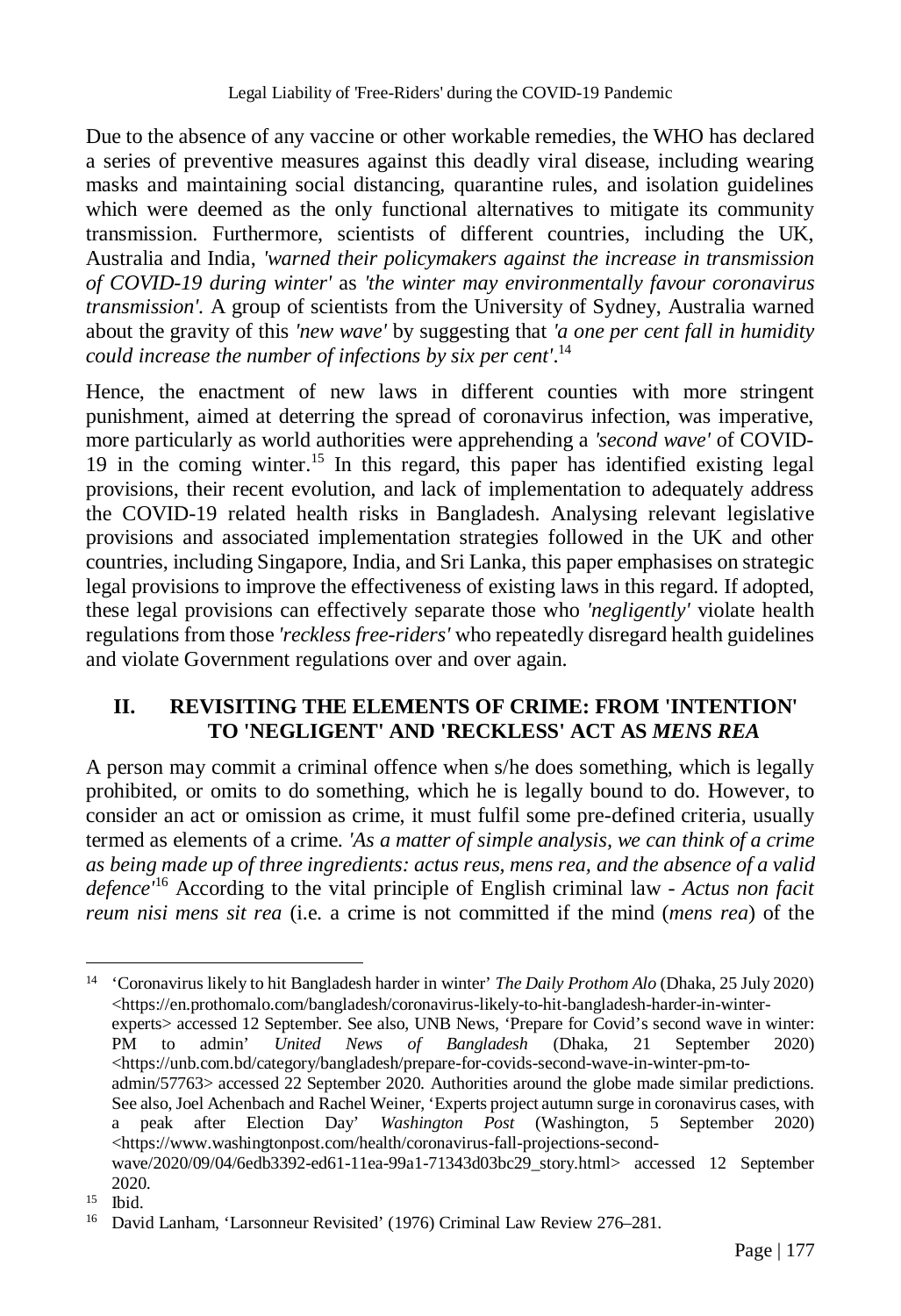person doing the act in question is innocent, and the guilty mind and act must both exist at the same time). For a criminal offence, the matter of 'innocence' is not a moral issue, rather it is usually defined by law.

# **A. Meaning of Mens Rea in a Crime**

The maxim '*actus non facit reum nisi mens sit rea'* (i.e. the act is not culpable unless there is a guilty mind) is one of the cardinal principles of criminal law.<sup>17</sup> The literal meaning of *mens rea* is 'guilty mind'. This is because the definitions of various offences contain express propositions as to the state of mind that is requited of an accused. The definitions of various offences generally imply whether the act was done 'intentionally,' 'voluntarily,' 'knowingly,' 'dishonestly' or 'fraudulently,' and so on. Therefore, *mens rea* will mean one thing or another based on the particular offence. In other words, *mens rea* may signify a fraudulent mind, or a dishonest mind, or even a negligent or reckless mind. Every offence under the Penal Code,1860 describes the requisite of *mens rea* in an offence in some form or the other.

The term '*mens rea'* is not explicitly used in the Penal Code, 1860 (hereinafter referred to as the Code, 1860). Nevertheless, its essence is found in different terms. Words commonly used to denote this is *'state of mind'*, including intention, knowledge, recklessness, negligence, etc. It is pertinent to mention that different types of *mens rea* form a hierarchy, with intention and knowledge being the most grave in extent, followed by recklessness and negligent act. There are other specific forms of *mens rea* arising in individual offences, which are difficult to fit within this hierarchy.<sup>18</sup> For example, under the Code 1860, the state of mind required for the crime of theft is 'dishonesty' (s. 378). Cheating must be committed 'fraudulently', while murder must be committed either 'intentionally' or 'knowingly'.

Each definition of an offence under the Code, 1860 underpins the requisite state of mind of the accused when he was committing the act. Generally, if a criminal act is committed, and it can be established that the act was done with any of the states of mind as mentioned above, the requisite *mens rea* can be said to have been present. Notwithstanding, the determination of the various states of mind that constitute dishonesty or fraudulence remains a challenge, and countries choose to adopt ways to determine them based on contextual priorities. For example, the Model Penal Code of USA defines *mens rea* as a continuum of four states of mind starting from the *'most of guilty mind'* to the *'least of guilty mind'* during the occurrence of an event. These are:

Intention;

 $\overline{a}$ <sup>17</sup> According to Section 32 of the Penal Code, 1860, "in every part of this Code, except where a contrary intention appears from the context, words which refer to acts done extend also to illegal omissions." Section 33 further denotes that, "the word "act" denotes as well a series of acts as a single act: the word "omission" denotes as well a series of omissions as a single omission".

<sup>&</sup>lt;sup>18</sup> David Ormerod, *Criminal Law* (13<sup>th</sup> edn, Oxford University Press 2011) 106.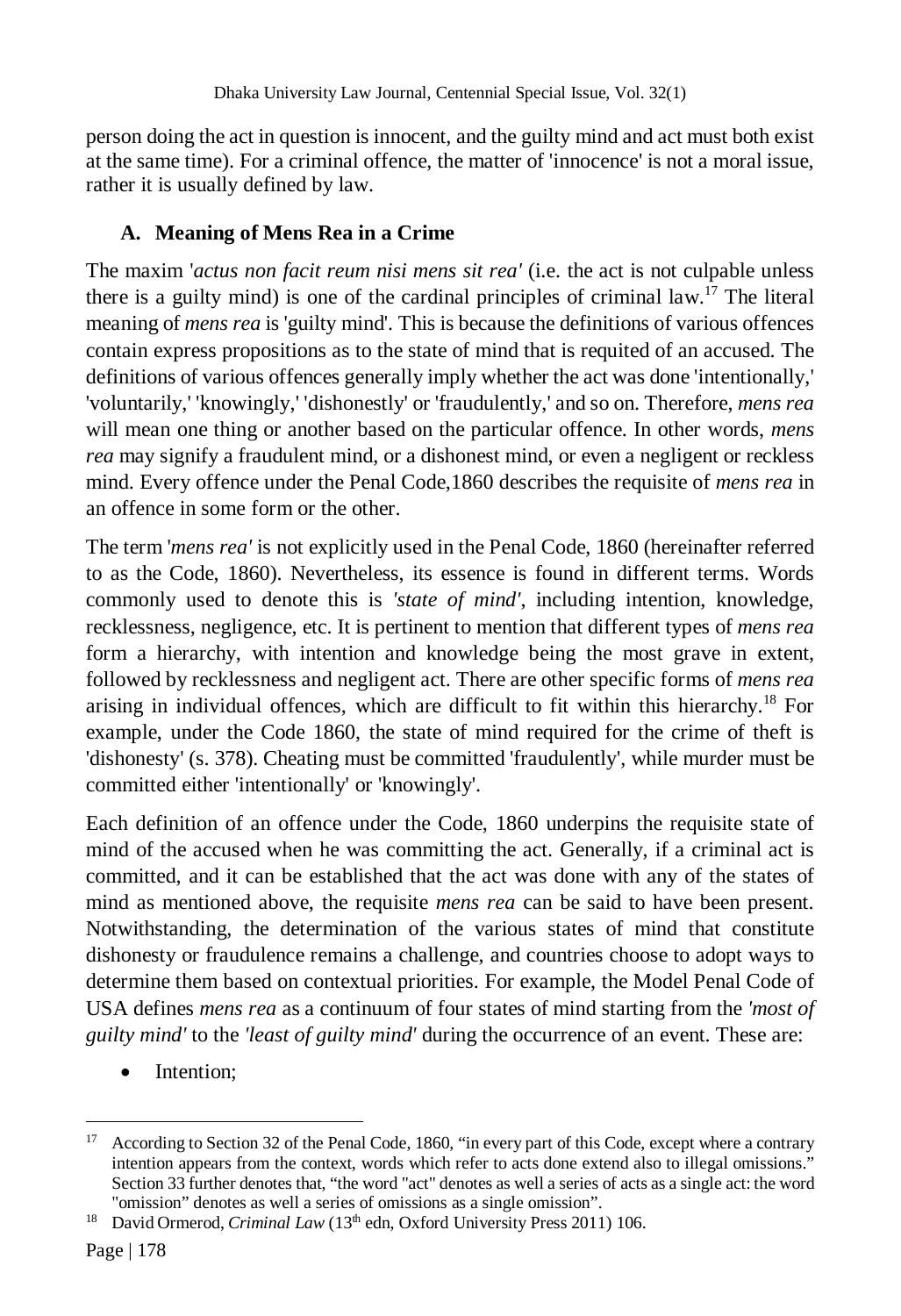- Knowledge;
- Recklessness; and
- Negligence.

Further to the state of a criminal mind of an offender as defined in a point of time during the occurrence of a crime, there is another state of social mind that collectively defines or considers a particular act or omission to be a crime. This social state of mind also has a specific nature. That is to say, when the gravity and frequency of a criminal offence in a society increase progressively, less culpable offences may be defined as more grievous crimes. In other words, non-cognisable offences may become cognisable and attract punishment in due course of time as it seemingly causes great social malaise. For instance, eve-teasing is not a new phenomenon in Bangladesh. A social movement emerged against eve-teasing, culminating in High Court Division directives against sexual harassment in workplaces and educational institutions. The Court advised against the use of the term euphemistic "eve-teasing" and defined circumstances, including unwanted contact through cell phones, mobile, email or any other media that may reasonably cause a woman to feel endangered about her safety. This is an example of how new forms of criminal acts get recognition and are emancipated from euphemistic use. However, punishing such crimes is often challenging, as offenders usually defend an absence of their intent of knowledge or describe it as an accident, despite the lack of negligence.

# **B. "Absence of Guilty Mind is No Excuse" for Many Crimes**

As noted earlier, generally speaking the definition of crime contains expressly, or by implication, a description of the state of mind required to commit such a crime. *"Although prima facie and as a general rule, there must be a mind at fault before there can be a crime, it is not an inflexible rule, and a statute may relate to such a subject matter and may be so framed as to make an act criminal whether there has been any intention to break the law or otherwise to do wrong or not"*. <sup>19</sup> These are *'strict liabilities'* in law that do not consider the mental state of the person who committed that offence. Thus, if the mental element of any conduct alleged to be a crime is proved to have been present in any given case, the crime so defined is committed, no matter what. On the other hand, if a crime is defined, any act or omission may amount to that crime if it falls within that definition, no matter what. As such, there are some crimes where the maxim '*actus non facit reum nisi mens sit rea'* has no spontaneous application under the criminal law. As mentioned, the presence of a guilty mind is not necessary when any offensive behaviour is tagged with strict legal liability.

For the purposes of this paper, the principle of *mens rea* may not be essential in some cases, such as:

- in matters concerning *public health*, food, drugs etc.; where *mere negligence may not be tolerated due to a public safety concern*;
- $\bullet$  where a statute imposes strict liability;<sup>20</sup> and

 $\overline{a}$ <sup>19</sup> James W. Cecil Turner and Arther L. Armitage, *Cases on Criminal Law* (3rd edn, Cambridge University Press 1964) 17.

<sup>&</sup>lt;sup>20</sup> Strict liability refers to those offences for which no *mens rea* or even negligence is required. These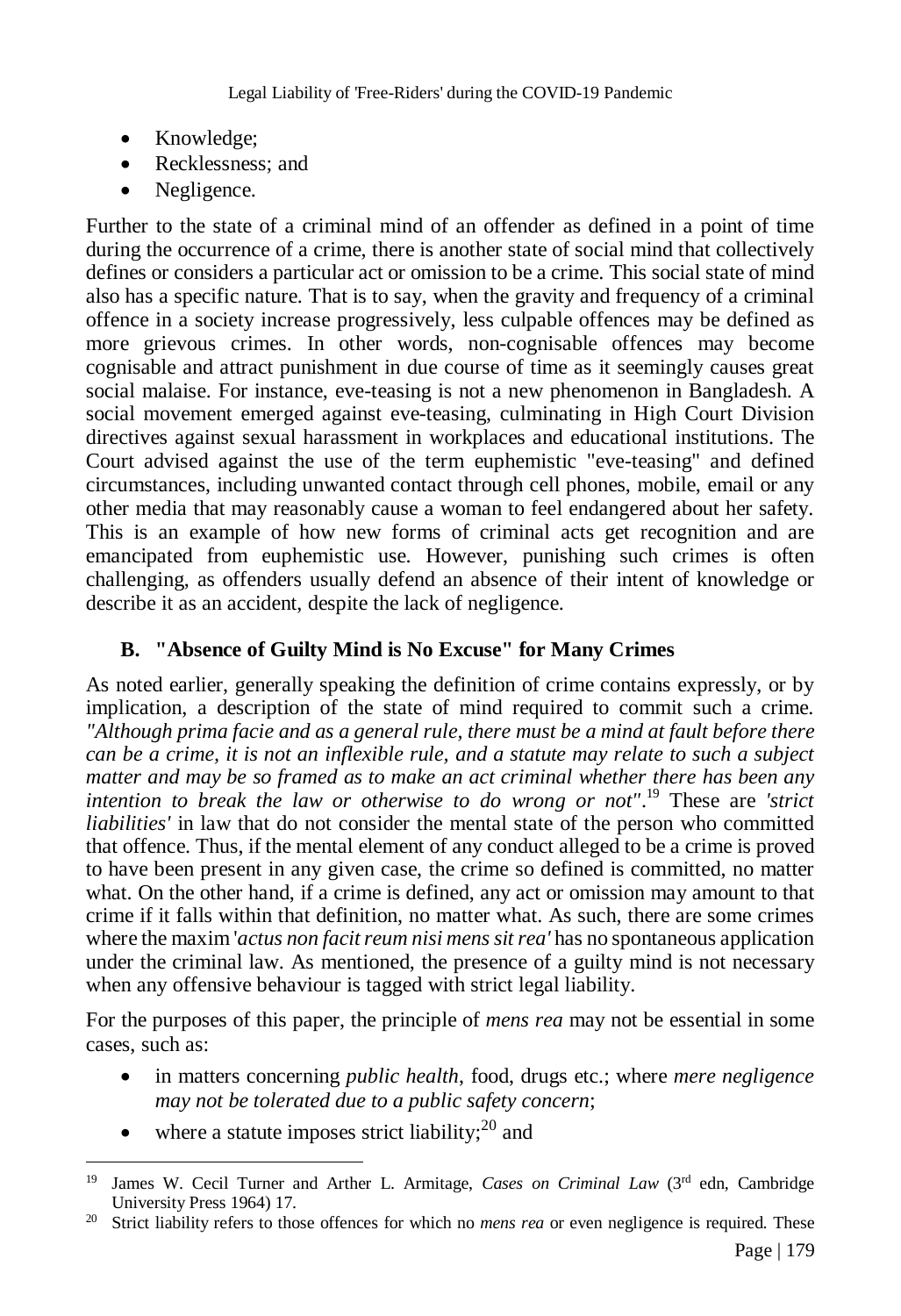in cases concerning public nuisance.

#### **C. Concurrence of 'Mens Rea' and 'Actus Reus' May be Attributed Rather Than Actual: The 'But For' Principle to Prove Actus Reus**

Commission of a crime is possible without a criminal mind or when people are not knowingly or intentionally committing an illegal activity. Therefore, the *actus reas* gets more importance in determining criminal liability. In the absence of a guilty mind, to prove the crime of the accused, it must be proved that the crime would not have been committed '*but for'* the *actus reas* (reckless or negligent act or omission) of the offender. If this test is met, the alleged offender is held liable for committing the offence. Hence, the essence of this *'but for'* principle is that criminal liability arises for acts or omissions that may constitute the *'proximate cause'* of the harm – not constitute mere *'remote causes.'* It is based on the maxim' *causa proxima, non remota spectator'*: essentially, the immediate, and not the remote cause, is essential. Thus, imagine that **X**, a clinically tested COVID-19 patient, invites his business partner **B** to have dinner at **X**'s house and sign their next business deal. Just after his return, **B** got sick and later died in a hospital after testing Corona +ve. As **B** got ill and was hospitalised just after visiting a clinically tested COVID-19 patient **X** and having dinner with him, it could be considered a proximate cause of **B**'s death.

Courts sometimes have to struggle determining the proximate cause of a crime, as *actus reas* get prominence in an offence. Determining criminal liability, therefore, becomes more difficult. For instance, in the *Jordan* case,  $2^{1}$  O stabbed **P**, admitted to the hospital and died eight days later. In this case, **O** was initially held liable for causing the death of **P**. However, in the Court of Criminal Appeal, due to the submission of fresh evidence by two doctors, it was observed that death had not been caused by the stab wound, which had primarily healed at the time of death. Instead, the cause of death was the *'negligence'* of medical personnel in providing treatment. The Court of Appeal held that *"if the jury had heard this evidence, they would have felt precluded from saying that they were satisfied that the stab wound caused the death and they quashed the conviction."*<sup>22</sup> The *'but for'* principle relates to whether the accused's act (the factual cause of criminal harm) was *'probable'* and *'foreseeable'*.

Further, it should be kept in mind that the *'but for'* principle is the starting point of the causation inquiry, but not a conclusive one. In the example of COVID-19 case mentioned above, if **X** had worn a mask when meeting **B**, used disinfectants,

offences are constituted without require to prove fault. See more on Jeremy Horder, 'Strict Liability: Statutory Construction and the Spirit of the Liberty' (2002) 118 Quarterly Law Review 458; Kiron Reid, 'Strict Liability: Some Principles or Parliament' (2008) 29 St LR 173. However, there are considerable criticisms against offences with strict liability. It is argued that there are some difficulties of imposing strict liability, particularly, in offenses of serious nature. *'There is real sense of unfairness in convicting someone for conduct which on his part was "faultless".'* See further Duff (n 29) Ch 10.

<sup>21</sup> *R v Jordan* (1956) 40 Cr App R 152, 155.

<sup>22</sup> Ibid.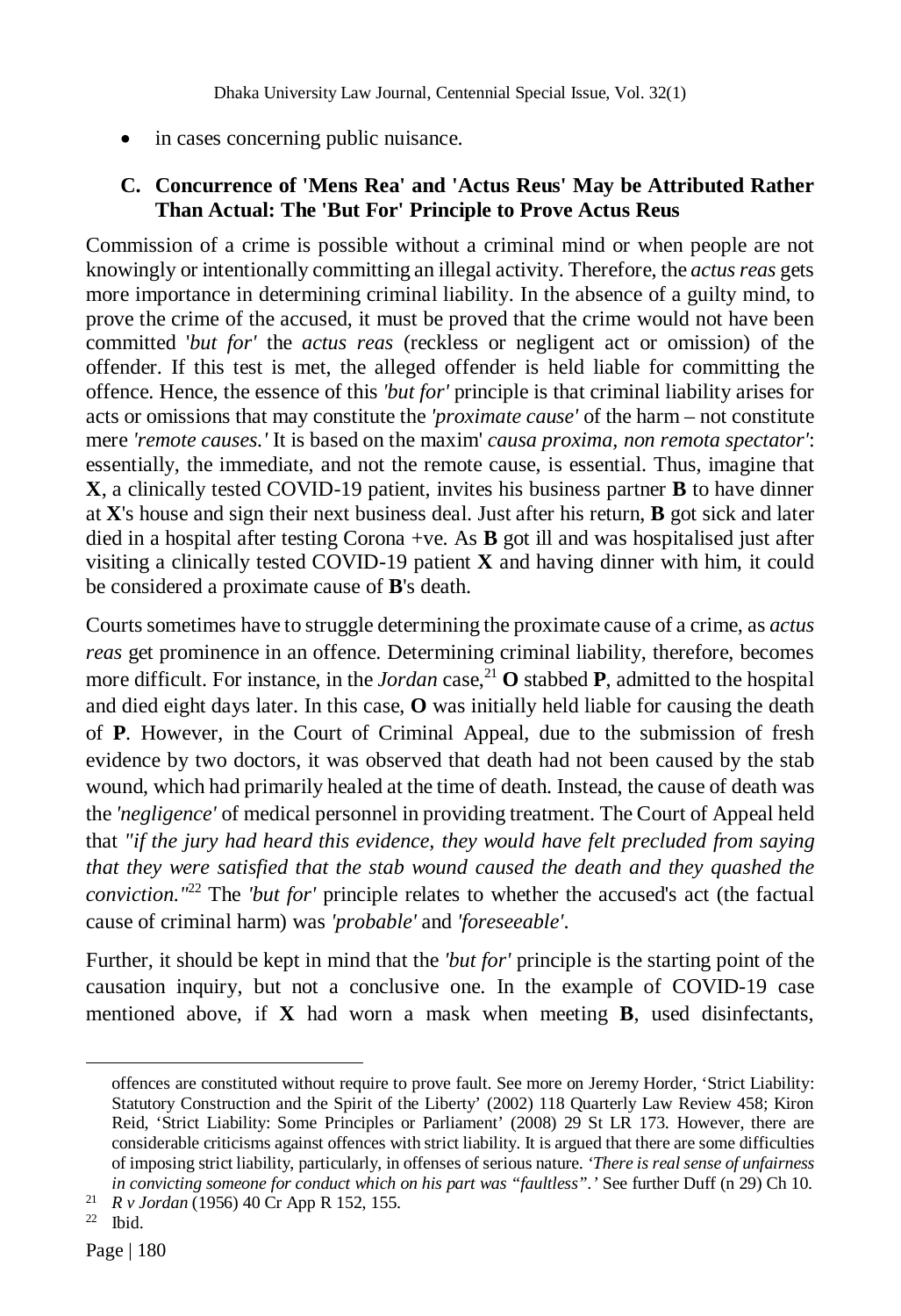maintained a distance and informed **B** that he had tested Corona positive, he could have pleaded the exercise of due care and ask the court to consider the event as an accident.

In the COVID-19 instance stated above, one major hurdle for prosecution to frame an offence is to establish both *actus reus* and *mens rea*. In common understanding, it has to be established that they occurred *simultaneously* – a concurrence of *mens rea* and *actus reus*. There must be a guilty mind behind the act itself – crime is not committed if the mind of the person committing the said relevant act is innocent. As mentioned earlier, the principle is based on the maxim *actus non facit rum nisi mens sit rea*, meaning that the act itself does not constitute guilt unless done with a guilty intent. The Model Penal Code of USA states that *"Where the relationship between the mens rea and the result are at issue because the crime in question requires that there be concurrence between the mens rea and the result (as opposed to the act), the prosecution must show that the result was attributable to the mens rea in order to sustain a conviction."*<sup>23</sup> Hence, in the above COVID-19 example, as **X** knew he was COVID+ve, **X** should have remained in isolation and informed **B** about his infection in a conscious effort to avoid infecting him. Suppose, it was necessary to sign the contract in person. In that case, **X** should have taken all necessary preventive measures, including informing **B** about his condition to protect against potential infection. In this context, B's family may charge **X** with *'reckless'* behaviour.

Therefore, even with the absence of any strict liability of a COVID positive patient, B's death could be attributed to the *reckless* behaviour of **X**. That said, X's activities could still be considered negligent even if he was *not* aware that he was COVID positive since he failed to conform to standard health guidelines. The Model Penal Code of the USA makes a distinction between *'reckless'* and *'negligent'* behaviour. *"Although the level of risk is the same for both recklessness and negligence, the difference between the two is that with recklessness, the actor must be aware of the risk involved with her actions, whereas, for negligence, the actor is not aware of the risks but should have known (hazards) what those risks were".<sup>24</sup>* By applying this distinction, the criminal liability of a COVID-19 patient may be linked with *'reckless'* behaviour which is likely to increase aggregate harm to society without intending to cause anyone harm.

# **D. Indirect Attribution to Aggregate Harm May Suffice to Attract Criminal Liability**

Attribution of *mens rea* would be applicable even when the *actus reus* may cause *'collective harm'* and the particular person suffering harm may not be explicitly

 $\overline{a}$ <sup>23</sup> See more, The American Law Institute, 'Model Penal Code: Official Draft and Explanatory Notes' (The American Law Institute 1985) sec 2.02, 25 <https://www.legal-tools.org/doc/08d77d/pdf> accessed 7 March 2021.

<sup>24</sup> Ibid.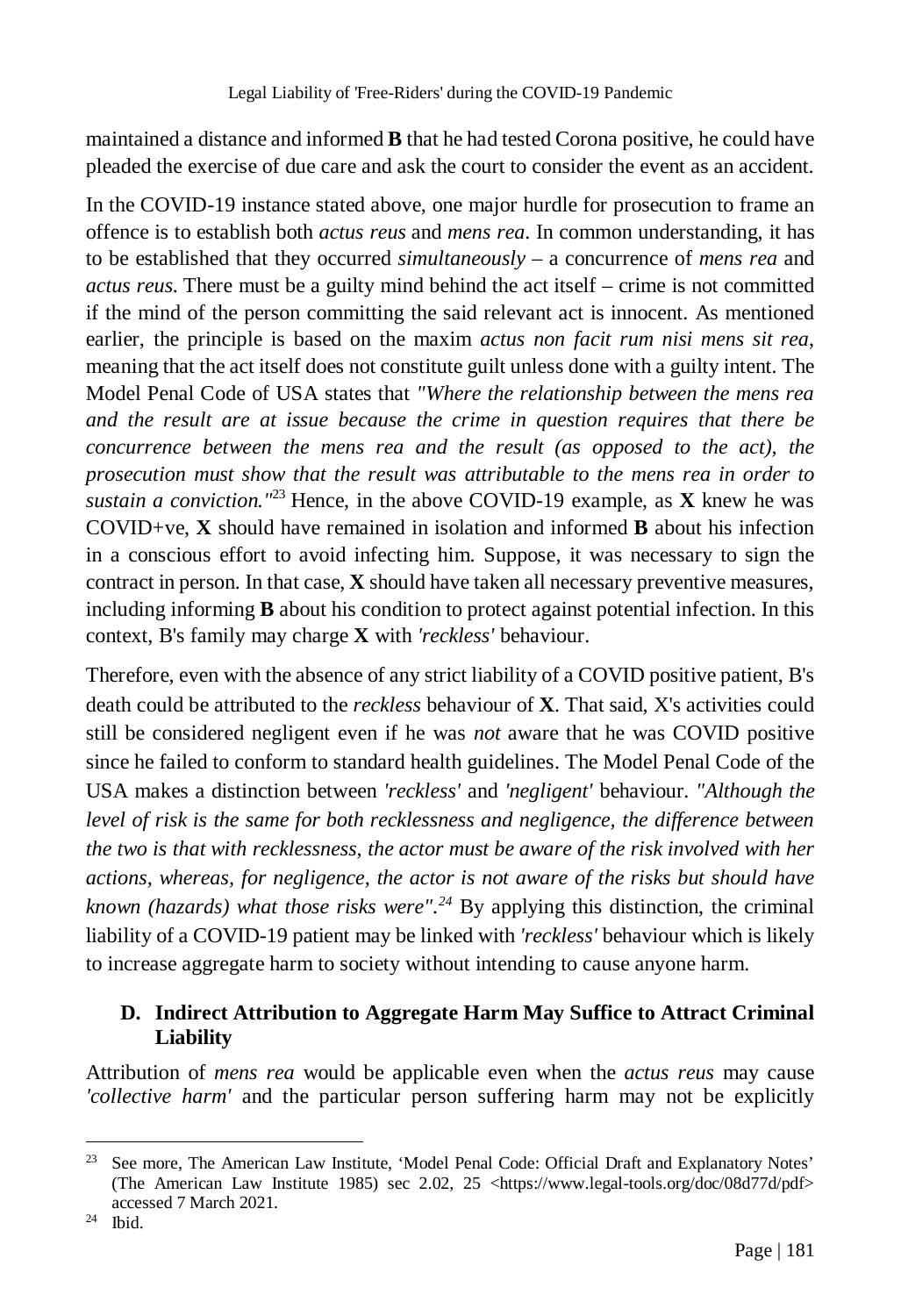identified. Indirect attribution of harm through *actus reus* suffice to attract criminal liability. Professors Gardner and Shute define the *'Harm principle'* as follows:

It is enough to meet the demands of the harm principle that, if the actions were not criminalised that would be harmful … Non-instrumental wrongs, even when they are perfectly harmless in themselves, can pass this test if their criminalisation diminishes the occurrence of them, would detract from people's prospects – for example, some public good.<sup>25</sup>

Hence, these events would be an issue of public justice and should be dealt with by the State. Individuals may inform the Government authority about the malicious behaviour of a person. However, because of the indirect nature of harm, an individual may not have sufficient *locus standi* to deal with these cases. Along the same line, '*reckless'* or '*negligent'* behaviour of an individual that may transmit noxious diseases is already declared as criminal activity under the *Communicable Diseases (Prevention, Control, and Eradication) Act 2018*, hereinafter mentioned the 2018 Act*. <sup>26</sup>* Further, the *Mobile Courts Act, 2009* has already included relevant sections of 2018 Act in its Schedule.<sup>27</sup> In the 2018 Act, compliance with safety measures, such as wearing a face mask, has not yet defined as strict liability, unlike using safety equipment while working in a factory or a construction site<sup>28</sup>. Hence, at present, there is no legal provision for alleviated punishment to 'free-riders' in Bangladesh, who '*persistently'* violate requisite health guidelines during the COVID-19 pandemic.

# **III. COHESION IN CRIMINAL LAWS: A CROSS-CUTTING DIVERSITY**

Although conceptualising a crime as a universal or single concept is not possible, some characteristics of crime can be generalised. According to Duff, it is hard to find:

some single concept or values that will capture the essence of crime or the essential characteristic in virtue of which crimes are properly punished … in favour of pluralism that recognises a diversity of reasons for criminalisation, matching the diversity of kinds of a wrong which can legitimately be the criminal law's business.<sup>29</sup>

Therefore, while analysing the *mens rea* involved in reckless movement during COVID-19, this paper follows a general principle suggested by the American Law Institute. It is pertinent to mention here that, in general, the key characteristic of the criminal law is to set out primarily the boundaries of acceptable behaviour for the

 $\overline{a}$ <sup>25</sup> John Gardner and Stephen Shute, 'The Wrongness of Rape' in Jeremy Horder (ed), *Oxford Essays in Jurisprudence* (Fourth series, Clarendon Press 2000) 216; See also Jeremy Horder, 'Bribery as a form of criminal wrongdoing' (2011) 127 Law Quarterly Review 37; Andrew von Hirsch and Nils Jareborg, 'Gauging Criminal Harm: A Living Standard Analysis' (1991) 11 Oxford Journal of Legal Studies 1. See further Chris Clarkson, 'Aggravated Endangerment' (2007) 60 Current Legal Problems 279.

<sup>&</sup>lt;sup>26</sup> Communicable Diseases (Prevention, Control, and Eradication) Act 2018, s 24(1).

<sup>27</sup> See, bdnews24.com (n 49); See also, *The Daily Star* (n 51).

<sup>28</sup> Bangladesh Labour Code 2006, s 78(A).

<sup>29</sup> Anthony Duff, *Answering for Crime: Responsibility and Liability in the Criminal Law* (Hart Publishing 2007) 139.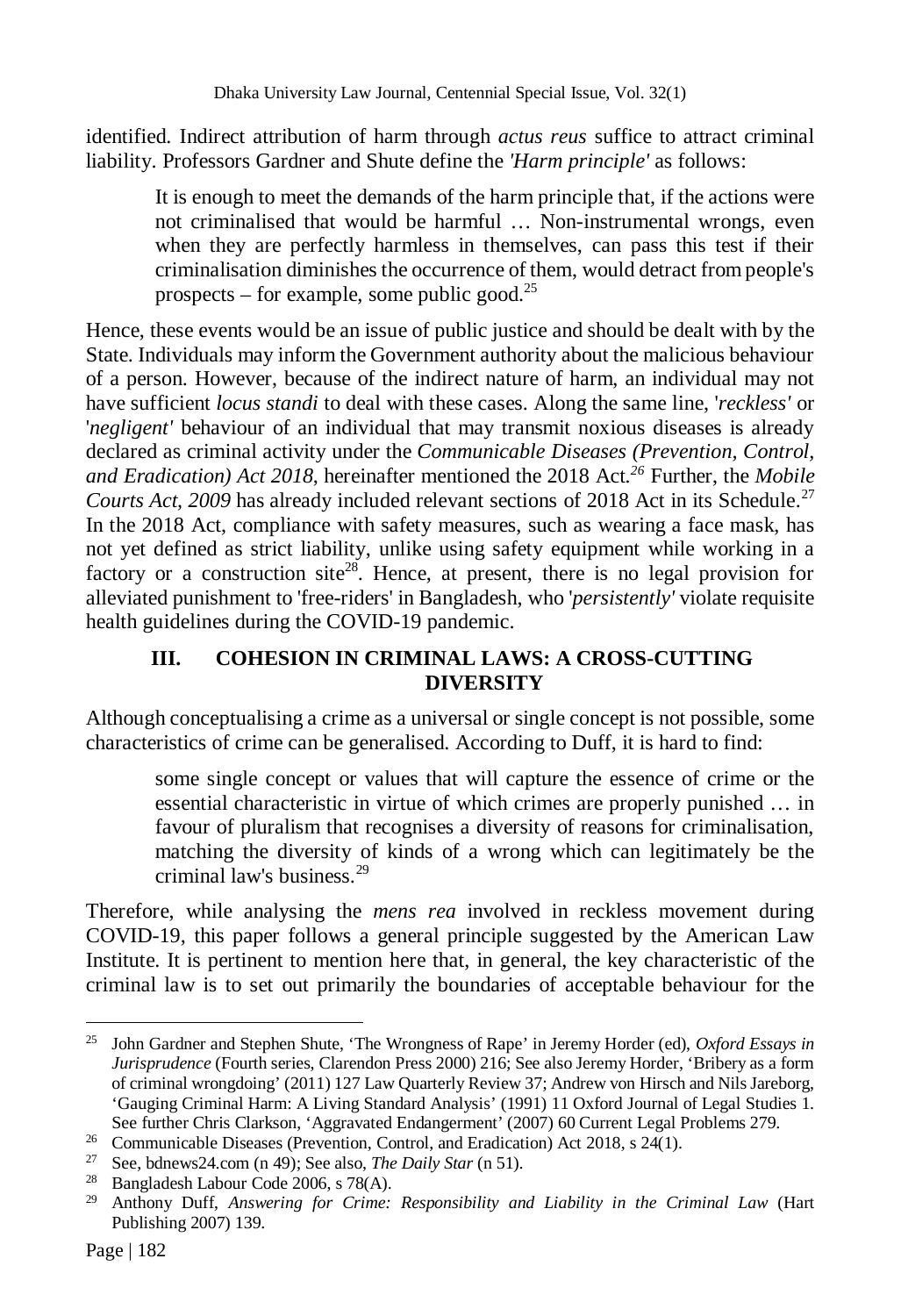people of a State, and the power of the State to inflict punishment on those acting beyond those boundaries. Acknowledging the diversity in boundaries that define crime in different societies, "the definition of offences" in the American Law Institute's Model Penal Code can be taken as the basis of criminal law in a modern legal system. According to this Code, the aims of criminal law are:

- To prevent offences or conducts that unjustifiably and inexcusably inflicts or threatens substantial harm to the individual or *public interests*;
- To impose public control on persons whose conduct indicated that they are disposed to commit an offence;
- To safeguard conducts from without fault condemnation as a criminal offence;
- To give reasonable warning of the nature of the conduct declared to be an offence;
- To differentiate between serious and minor offences.<sup>30</sup>

The purposes of the criminal law are discharged by the criminal justice system, particularly by law enforcement agencies following the five propositions prescribed in the American Model Penal Code.<sup>31</sup> These form the *"basic ethical building blocks of the criminal law"*. <sup>32</sup> Although these five propositions are defined as basic, principled and humane purposes of criminal law, they *"fail adequately to account for the majority of criminal laws in operation"*. <sup>33</sup> Amongst these five propositions, clause (1) is a convenient starting point for discussing the aims of criminal law, since it deals with the concept of the '*public interest'*. The significance of the concept of *'public interest'* in defining crime is acknowledged by Duff:

We should be held criminally responsible for wrong-doings, which are public in the sense that they properly concern all members of the polity and merit a formal public response of censure and condemnation.<sup>34</sup>

As discussed, the notion of crime may vary in society, and it may evolve over time. As society gets more sophisticated, the gravity of the same offence, especially those related to privacy and personal safety, may increase over time. The following section deals with the dynamics of criminal offences, particularly offences by negligence, which constitute a core argument of this paper.

### **IV. LEGISLATIVE RESPONSES AGAINST NEGLIGENT AND RECKLESS MOVEMENT DURING PANDEMIC: HISTORICAL PRACTICE IN HEALTH EMERGENCIES AND CURRENT TREND UNDER COVID-19**

The practice of limiting contagious and virulent diseases through isolation of infected

 $\overline{a}$ <sup>30</sup> Nigel Walker, *The Aims of the Penal System* (Edinburgh University Press 1966).<br>A.<sup>31</sup> Liz Campbell, Andrew Ashworth, and Mike Redmayne, *The Criminal Procinty* 

Liz Campbell, Andrew Ashworth, and Mike Redmayne, *The Criminal Process* (5<sup>th</sup> edn, Oxford University Press 2019).

<sup>&</sup>lt;sup>32</sup> William Wilson, *Criminal Law* (5<sup>th</sup> edn, Pearson Education Limited 2014).

<sup>33</sup> Ibid, 5.

<sup>34</sup> Duff (n 29) 123.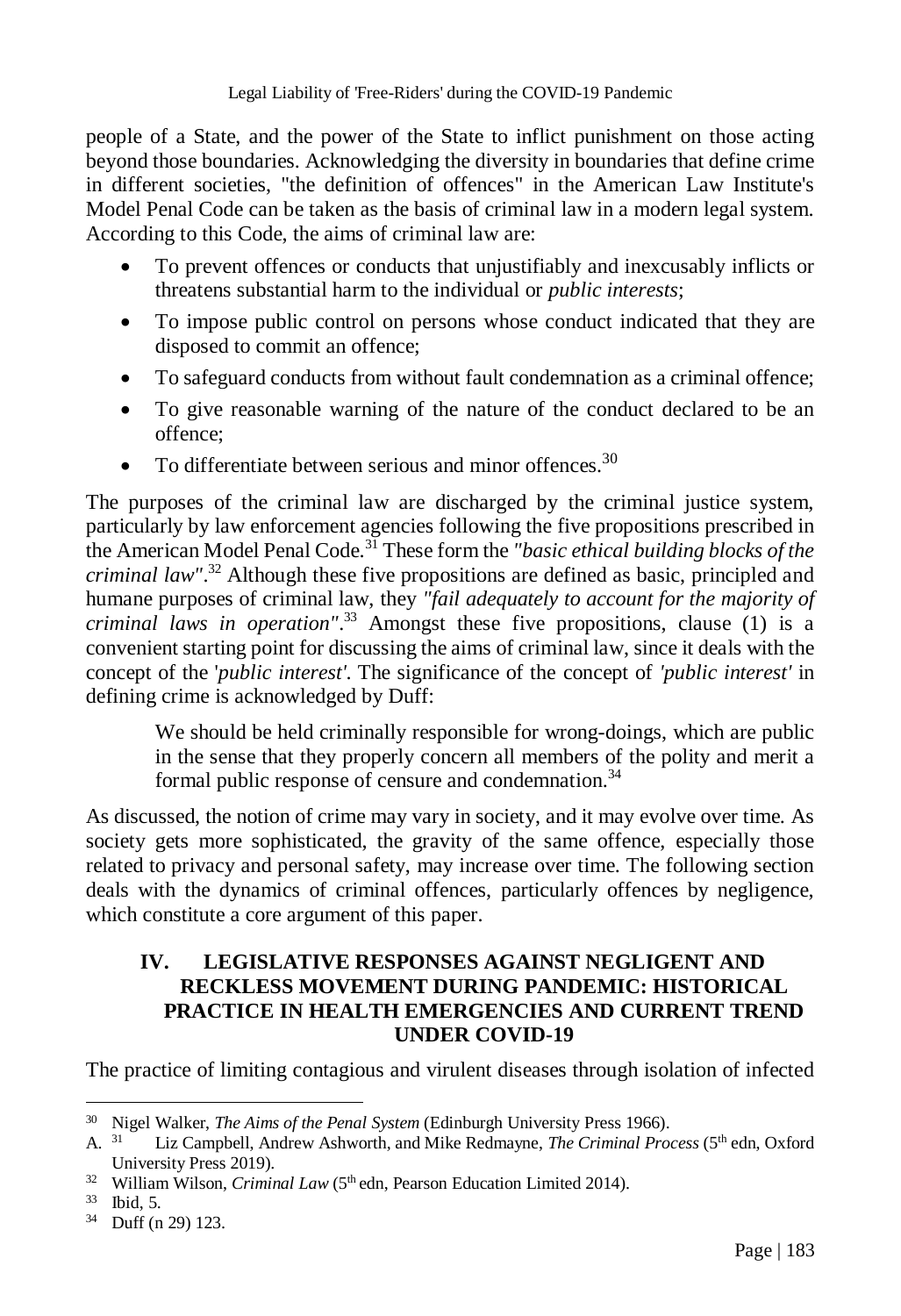patients can be traced back to Egypt around 1250 BC when Ramses II ordered the evacuation of nearly 80,000 leprosy patients and resettle them on the edge of the Sahara desert<sup>35</sup>. The *'notion of quarantine'* evolved much later in 14<sup>th</sup> century Europe when countries in Europe were affected by the Plague when, according to different estimates, almost one quarter to half of the population of Europe died during a four-year period 1347 to 1350 $36$ . Following this deadly consequence, in 1377, one Italian ruler Viscount Reggio prohibited anyone from a Plague affected area from entering Reggio, *with a penalty of death penalty attached to the violation of his order.*<sup>37</sup> This order is considered the beginning of the current-day notion of quarantine when the authority also controls the movement of people who are suspected of being infected with an contagious disease. Another striking feature was the *harshness and promptness* of the penalty imposed on people in violation of the quarantine rule.

Although the process of isolation was an established idea, the practice of avoiding people coming in from infected areas that had originated in Italy, began to spread throughout Europe. In 1448, the Venetian Senate, passed the *'first quarantine law'*, ordering every person or ship coming in from an infected region to remain isolated.<sup>38</sup> The first law allowed a 30-day isolation of patients affected by the Plague. Many countries later replicated this law. The term *'quarantine'* evolved as the period of isolation was increased from 30 to 40 days. This new term replicated the Latin term '*quadraginta'* which referred to 40-day detentions of ships.<sup>39</sup> The notion of quarantine was also applicable to other nations of Europe, albeit with greater harshness towards those who violated the quarantine rule, just to curb its mass and community transmission. In Germany, the measures were so harsh that even death was not an excuse to avoid punishment for any violation of quarantine rules. For instance, once, when a servant girl in Germany died of Plague, and it was discovered after her burial that she had violated the health Code, her dead body was exhumed from the grave, then dangled inside the coffin and burnt after a couple of days. All these were done to raise public awareness against violation of health regulations<sup>40</sup>.

The notion of quarantine regulations appeared in the law of the United States almost two centuries after it was first applied in Europe. Quarantine regulations were first introduced in the Massachusetts Bay Colony in 1647 when they were imposed on ships coming from Barbados for fear of Plague.<sup>41</sup> Almost 15 years later in  $1662$ , the first

 $\overline{a}$ <sup>35</sup> John H. Kilwein, 'Some historical comments on quarantine: part one' (1995) 20 Journal of Clinical Pharmacy and Therapeutics 185–7.

<sup>36</sup> Martha Anker and D. Schaaf, *WHO report on global surveillance of epidemic-prone infectious diseases* (World Health Organization 2000) 25; see also, Jenny Howard, 'Plague was one of history's deadliest diseases—then we found a cure' (*National Geographic*, 6 July 2020) <https://www.nationalgeographic.com/science/health-and-human-body/human-diseases/the-plague/> accessed 25 January 2021.

 $37$  Kilweing (n 35).

<sup>38</sup> Philip A. Mackowiak, 'The origin of quarantine' (2002) 35 ARCANUM 1071.

<sup>39</sup> Kilwein (n 35) 186.

<sup>40</sup> Kenneth Walker, *The Story of Medicine* (New York: Oxford University Press 1955).

Page | 184 <sup>41</sup> LEDA, 'Origins of Federal Quarantine and Inspection Laws' Harvard Law School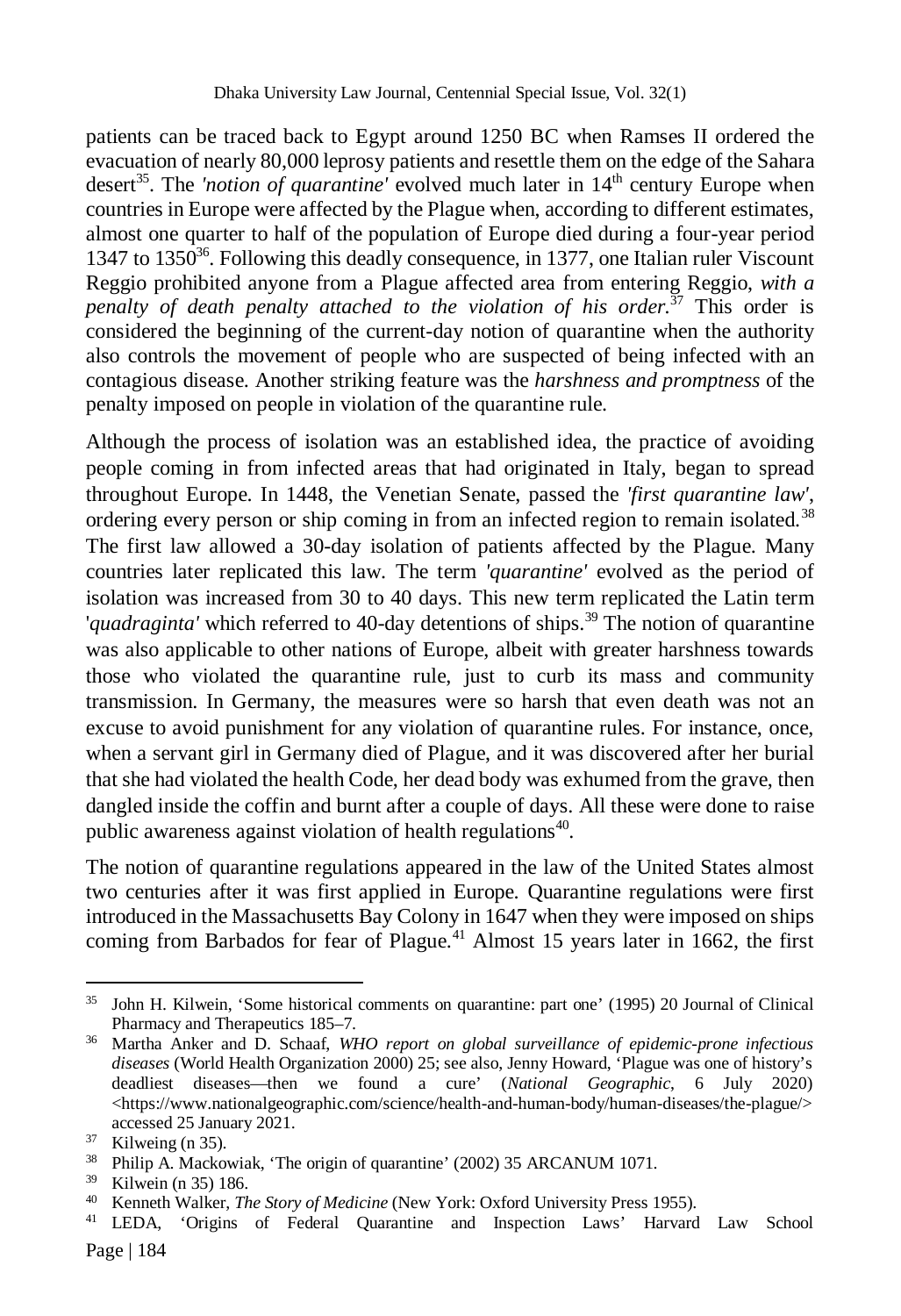land-based quarantine law was used in a town of East Hampton, Long Island. The *'prompt and harsh punishment'* was also evident from the notice placed at the entry in the town:

...that no Indian shall come to town into the street after sufficient notice upon penalty of 5s. or be whipped until they be free of smallpox... and if any English or Indian servant shall go to their wigwams, they shall suffer the same punishment.<sup>42</sup>

The historical perspectives on the *'prompt and harsh actions'* taken by different countries during similar public health emergencies demonstrate the seriousness of the offence of health regulation violation and indicate the possibility of strenghething of the implementation of health directives by imposing strict restrictions.

## **A. Legal Liability for 'Negligent' or 'Reckless' Movement during the COVID-19 Pandemic: Bangladesh Perspective**

On 14 November 2018, the Government of Bangladesh passed a new law titled the *Communicable Diseases (Prevention, Control, and Eradication) Act 2018*<sup>43</sup> *(*hereinafter mentioned as the 2018 Act*)*. Section 4 of the Act 2018*,* which replaced the *Epidemic Diseases Act 1897*, lists many known diseases, including typhoid, influenza, diarrhoea, tuberculosis, nipa, Ebola, meningitis, etc. as a contagious disease<sup>44</sup>. Although the spreading of infectious diseases has been discussed earlier as a variation of 'public nuisance' under Section 268 of the Code, 1860, the Act of 2018 is first of its kind in Bangladesh which has categorically inserted some contagious diseases. This law has many features, including the declaration of lock-down in areas, quarantine and isolation of any person suffering from severe infectious diseases, etc.<sup>45</sup>. The Act of 2018 has given the government the authority to add more diseases to this with the emergence or re-emergence of diseases over time. As a result, the government has incorporated COVID-19 in the Act of 2018 by a Gazette on 23 March 2020 with retrospective effect from 08 March 2020 — the day the first confirmed COVID-19 patient was identified in Bangladesh.

Thus, as the COVID-19 pandemic mostly embraces all provisions of the Act of 2018, the 2018 Act legally served as a good regulatory tool for the government during this outbreak. Section 24 of the Act of 2018 provides that any known spread of the virus is a criminal offence punishable with a monetary penalty up to Taka 100,000 or

<sup>&</sup>lt;https://dash.harvard.edu/bitstream/handle/1/8852098/vanderhook2.html?sequence=4> accessed 20 Sep 2020.

<sup>42</sup> Ralph Chester, *The United States Public Health Service, 1798-1950* (Commissioned Officers Association of the United States Public Health Service, Washington, D.C., 1951) 63.

<sup>&</sup>lt;sup>43</sup> The Infectious Disease (Prevention, Control, and Elimination) Act 2018.

<sup>44</sup> Ibid, s 4.

<sup>45</sup> WHO Bangladesh, 'COVID-19' (Situation Report No 8, 2020). According to Sec 14 of the 2018 Act, if an authorized person has reason to believe that, an infected person, if not isolated, may get other people infected, then, following prescribed rules, such person can be transported to other place or quarantined.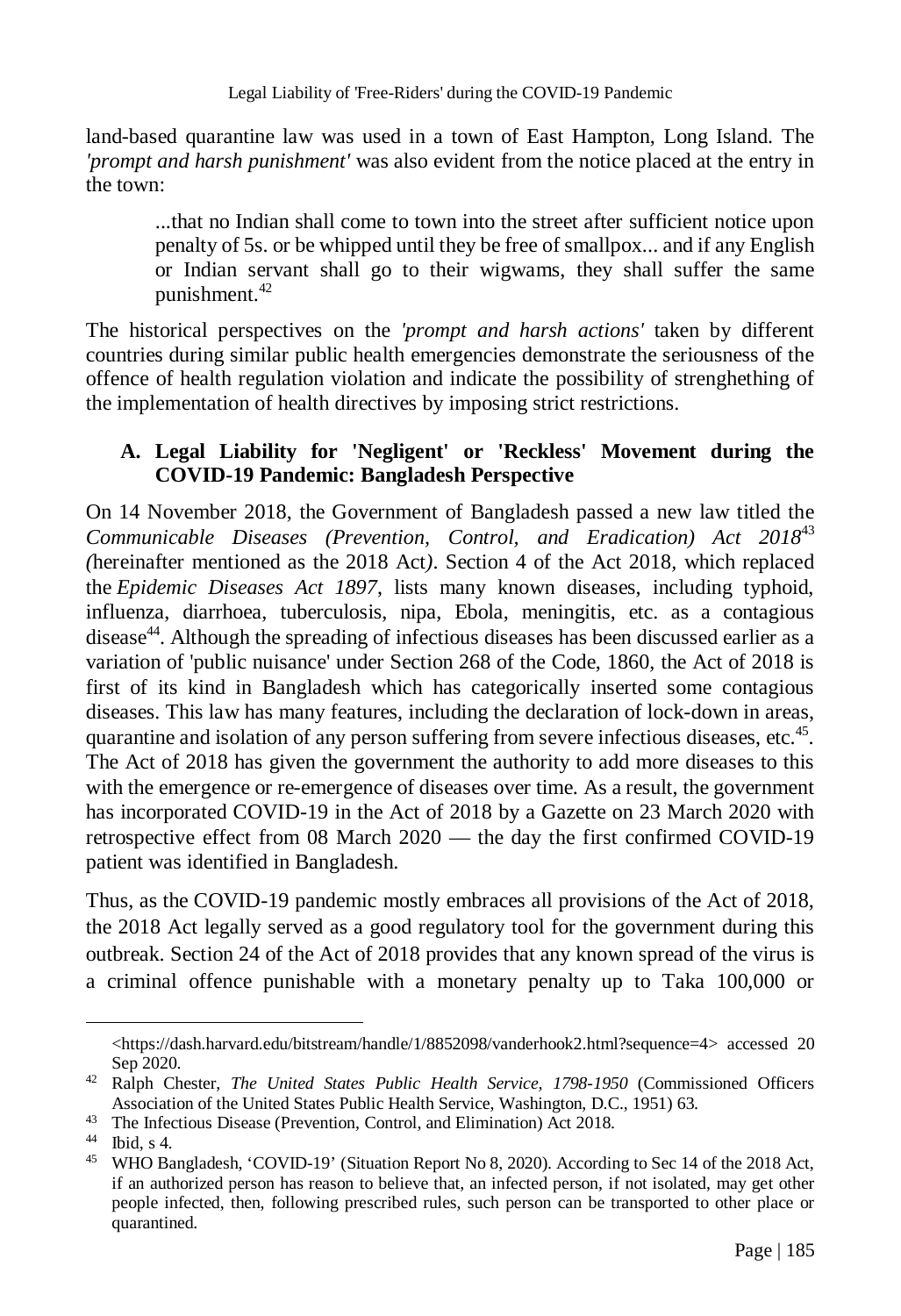imprisonment up to 6 months or both<sup>46</sup>. Therefore, any Corona positive patient, who, due to his/her reckless free-riding, spreads the deadly virus may be prosecuted under this section. Section 25 of the Act further provides that any person who refuses to comply with any government order for the prevention, control, and eradication of any infectious disease shall be punished with a fine of up to Taka 50,000 or imprisonment up to 3 months or both<sup>47</sup>. Therefore, any person who violates the quarantine rule or leaves the house without a mask can be prosecuted under Section 25 of the Act of 2018. Section 14 of the Act empowers the government to enforce *'quarantine'* and *'isolation'* rules against any infected person. These provisions are almost similar to the criminal liabilities implied as a public nuisance under the Code  $1860$ <sup>48</sup>

However, there were at least two initial but vital limitations to the implementation of the provisions of the 2018 Act. Initially, COVID-19 was not included in the Schedule of the Act until the High Court Division of the Supreme Court of Bangladesh ordered the government to include COIVID-19 in the Schedule of the law.<sup>49</sup> As a result, although Section 24 of the Act does not provide for harsher punishment for the violation of public safety regulation related to a contagious disease, a *'quick response'* by the law enforcement to violation of Coronavirus related health guidelines was not possible as the criminal offences under the 2018 Act were not included in the Schedule of the *Mobile Courts Act, 2009*. In order to provide a quick remedy, on 31 May 2020, the Ministry of Home Affairs directed the Police, RAB and other law enforcing agencies to assist the local administration in operating mobile courts to monitor compliance with health directives like, the use of masks, social distancing, hand washing and observing other safety measures.<sup>50</sup> Thus, pursuant to the provisions of the 2018 Act, the *Mobile Courts* can now take cognisance of certain criminal activities and impose on-site punishment, including imprisonment.<sup>51</sup> Given that the *Mobile Courts Act, 2009* is a procedural law,<sup>52</sup> the awarding of penalties will be guided by the substantive law provisions, in this case – the Act of 2018.

#### **Box 1: Punishments attributable to the spread of COVID-19 under the Communicable Diseases (Prevention, Control, and Eradication) Act, 2018**

**Section 24** (1) If any person spreads or aid in spreading the infection of any communicable disease, or knowingly suppress from other people the risk of being infected while coming in touch with any infected

<sup>46</sup> The Infectious Disease Act (n 43), s 24.

<sup>47</sup> Ibid, s 25.

<sup>&</sup>lt;sup>48</sup> The Penal Code 1860, ss-268-270.

bdnews24.com, 'it's official: Bangladesh lists COVID-19 as a communicable disease' (*bdnews24.com*, 23 March 2020) <https://bdnews24.com/bangladesh/2020/03/23/its-officialbangladesh-lists-covid-19-as-a-communicable-disease> accessed 10 September 2020.

<sup>50</sup> Tribune desk, 'Mobile courts to monitor health guidelines' *Dhaka Tribune* (Dhaka, 30 May 2020) <https://www.dhakatribune.com/bangladesh/2020/05/30/mobile-courts-to-monitor-healthguidelines> accessed 2 September 2020.

<sup>51</sup> Law Desk, 'The Laws Relating to Communicable Diseases' *The Daily Star* (Dhaka, 14 April 2020).

<sup>52</sup> Mobile Courts Act 2009.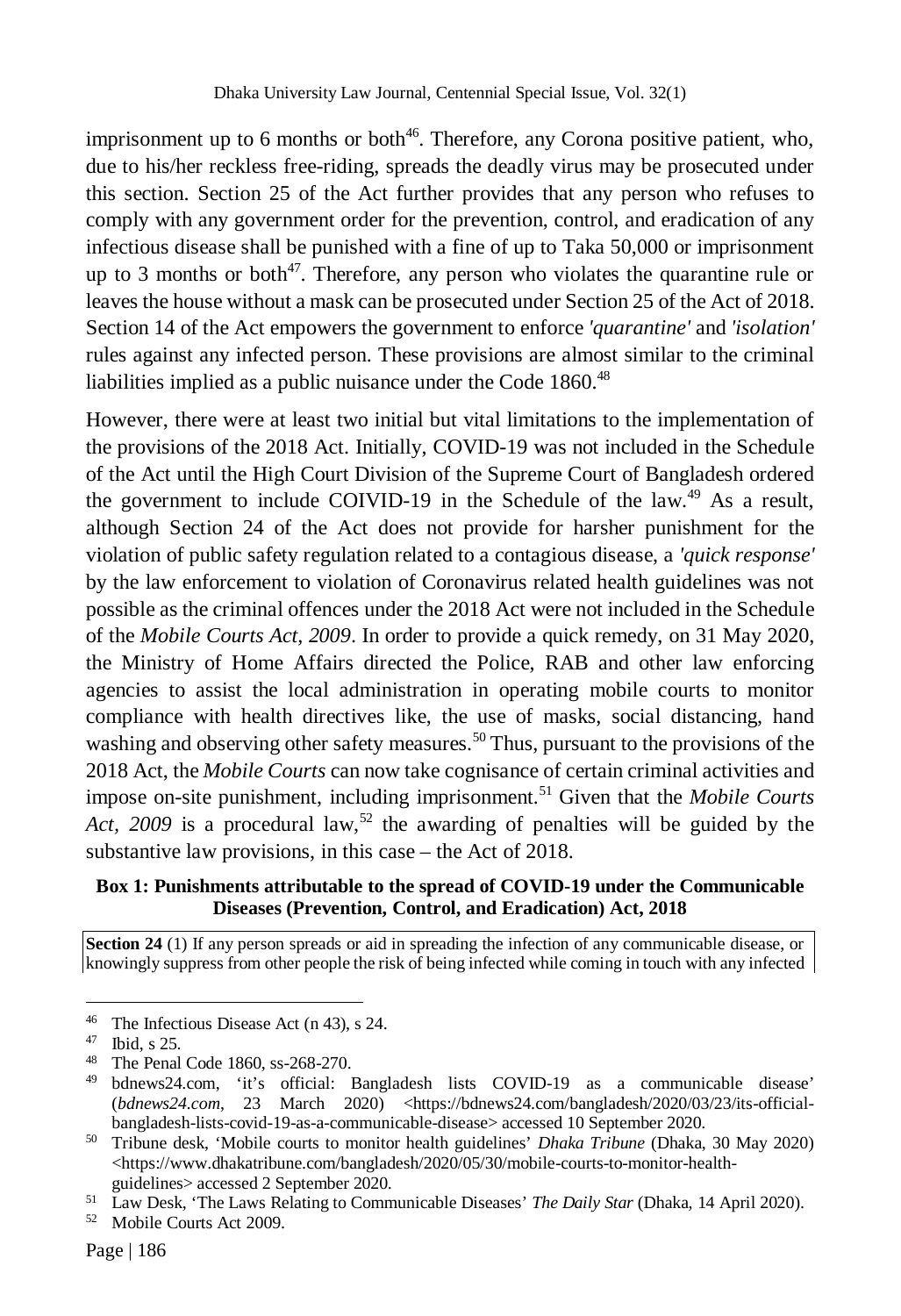Legal Liability of 'Free-Riders' during the COVID-19 Pandemic

person or facility then such act of that person constitutes a crime.

(2) Whoever commits an offence under subsection (1) shall be punished with imprisonment for a term, which may extend to six months, or with fine not exceeding Tk. 1 lac, or with both.

*Source: Communicable Diseases (Prevention, Control, and Eradication) Act, 2018*

Although the government has announced COVID-19 as a *'pandemic'* and stressed that *'risk'* extended to the whole of Bangladesh, its relegation to the level of *'negligent public nuisance'* in some legal texts created some confusion. Also, there is a lack of public awareness about the gravity of the infection and the importance of following the health guidelines as suggested by the concerned authority. By the authority vested on it by the Act, the government issued a notification on 30 May 2020, whereby the use of facial masks and the maintenance of social distancing outside of the home was made *mandatory*, and violation of this order was made punishable (i.e. fine and imprisonment). Nevertheless, it was observed that the implementation of the penalties was somewhat slack in violation of Section 24 of the Act of 2018. The following Table demonstrates the low and varying imposition of fines in different places, indicating flexibility of law enforcement agencies in penalising offenders for violation of COVID-19 health guidelines.

| Area            | No of cases   | <b>Total fine</b> | Avg. fine | <b>Source</b>                           |
|-----------------|---------------|-------------------|-----------|-----------------------------------------|
| <b>Bagerhat</b> | 39 person     | 36900             | 946.15    | UNB; 4 June 2020                        |
| <b>Dhaka</b>    | 15 person     | 15,600            | 1040.0    | Dhaka Tribune; 2 May 2020               |
| Rajshahi        | 1 Institution | 10,000            | 10,000    | The Business Standard; 1<br>April 2020c |

**Table 1: Fines imposed for violation of COVID-19 regulation, April-June 2020**

Imprisonment under the Act 2018 is also challenging during the COVID-19 crisis, as special arrangements are required to keep these detainees away from other prisoners. Thus, on-spot punishment consisting of a hefty monetary penalty for the *reckless* spread of the infection seems more appropriate in this context.<sup>53</sup>

While some Asian countries declared curfew or imposed a lock-down immediately after detecting the first Corona positive patient in their respective jurisdictions, the Bangladesh government instead proclaimed a two-week national holiday after the first detection of a COVID-19 positive patient in the country. On 21 July 2020, the Health Services Department of the Government issued a circular making the wearing of masks mandatory when the number of total infections had already reached as high as  $210,510$ .<sup>54</sup> However, this circular also had limited impact. Consequently, on 10 August

<sup>53</sup> It is evident from recent media reports that the Government is gradually adopting a hard stance against the unlawful omission of wearing masks. Please see response of the Cabinet Secretary to a query from a media perosonnel regarding the possibility of raising punishment against free-riding without masks. Ali Asif Shawon, 'Tk5,000 fine for not wearing a mask?' *Dhaka Tribune* (Dhaka, 23 November 2020) <https://www.dhakatribune.com/bangladesh/2020/11/23/govt-considering-stricter-punishment-fornot-wearing-masks> accessed 7 February 2021.

<sup>54</sup> 'Bangladesh makes wearing of masks mandatory, DGHS resigns' (*Medicircle,* 22 July 2020)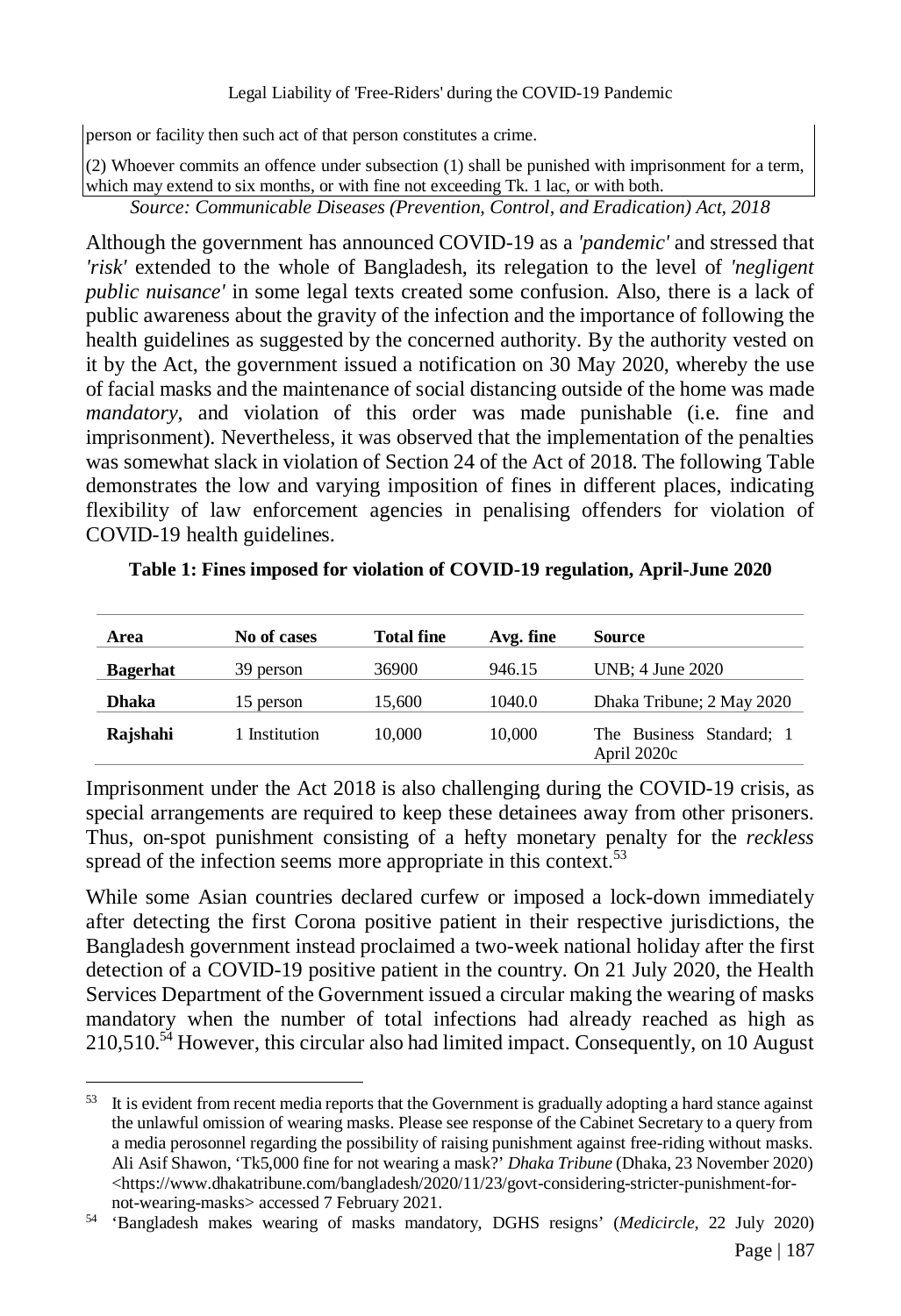2020, the Cabinet, with Prime Minister Sheikh Hasina in the Chair, ordered field administrators to strengthen the execution of the circular which was issued in July.<sup>55</sup> This limited implementation of current legislative responses can potentially have severe consequences, as experts anticipated the second wave of Corona transmission during the winter. $56$ 

# **B. Legal Liability against 'Negligent' or 'Reckless' Movement of 'Freeriders': Lessons from Other Countries**

The purpose of this section is to demonstrate that despite differences in socio-economic conditions in UK, Singapore, India, Sri-Lanka and Bangladesh, the presence of *'special law with stringent punishment provisions'* and *'strict implementation'* of existing laws (such as, curfews) could be two effective tools for controlling the spread of Coronavirus pandemic.

# *1. Legislative Response in the UK*

The *Coronavirus Act 2020*, one of the earliest Acts to restrict COVID-19 was passed in the UK on 25 March  $2020^{57}$ . The UK remains innovative, prompt and flexible in developing its legislative provisions against this deadly pandemic. The UK already has the *Public Health (Control of Disease) Act 1984* to survive two other epidemics earlier. Nonetheless, the new *Coronavirus Act 2020* was enacted by inserting provisions –"*in connection with Coronavirus";* and "*for connected purposes"*<sup>58</sup> . The interim nature of this special law can be understood from its Preamble. The Preamble of the *Coronavirus Act* 2020 declares:

[This] Act (except for specified provisions) expires at the end of 2 years beginning with the date of Royal Assent, see s. 89 (subject to s. 90); and a relevant national authority may by regulations suspend (and subsequently revive) the operation of any provision of this Act (except for those provisions listed in s.  $88(6)$ ), see s.  $88^{59}$ 

The *Public Health (Control of Disease) Act 1984* still remains umbrella legislation which was enacted *to consolidate certain enactments relating to the control of disease and to the establishment and functions of port health authorities, including enactments relating to burial and cremation and to the regulation of common lodging–houses and canal boats, with amendments to give effect to recommendations of the Law Commission*. <sup>60</sup> On the other hand, the *Coronavirus Act* 2020 includes many provisions

<sup>&</sup>lt;https://www.medicircle.in/bangladesh-makes-wearing-masks-mandatory-news-cases-everyday> accessed 2 September 2020.

<sup>55</sup> 'Cabinet orders mobile court operation to ensure mask use' *New Age* (Dhaka, 10 Aug 2020)  $\lt$ https://www.newagebd.net/article/113144/cabinet-orders-mobile-court-opeation-to-ensure-maskuse> accessed 12 September 2020.

<sup>56</sup> The Daily Prothom Alo (n 14).

<sup>57</sup> The Coronavirus Act 2020 (UK).

<sup>58</sup> Ibid, Preliminary Text.

<sup>59</sup> Ibid.

<sup>60</sup> The Public Health (Control of Disease) Act 1984 (UK), Introductory Text.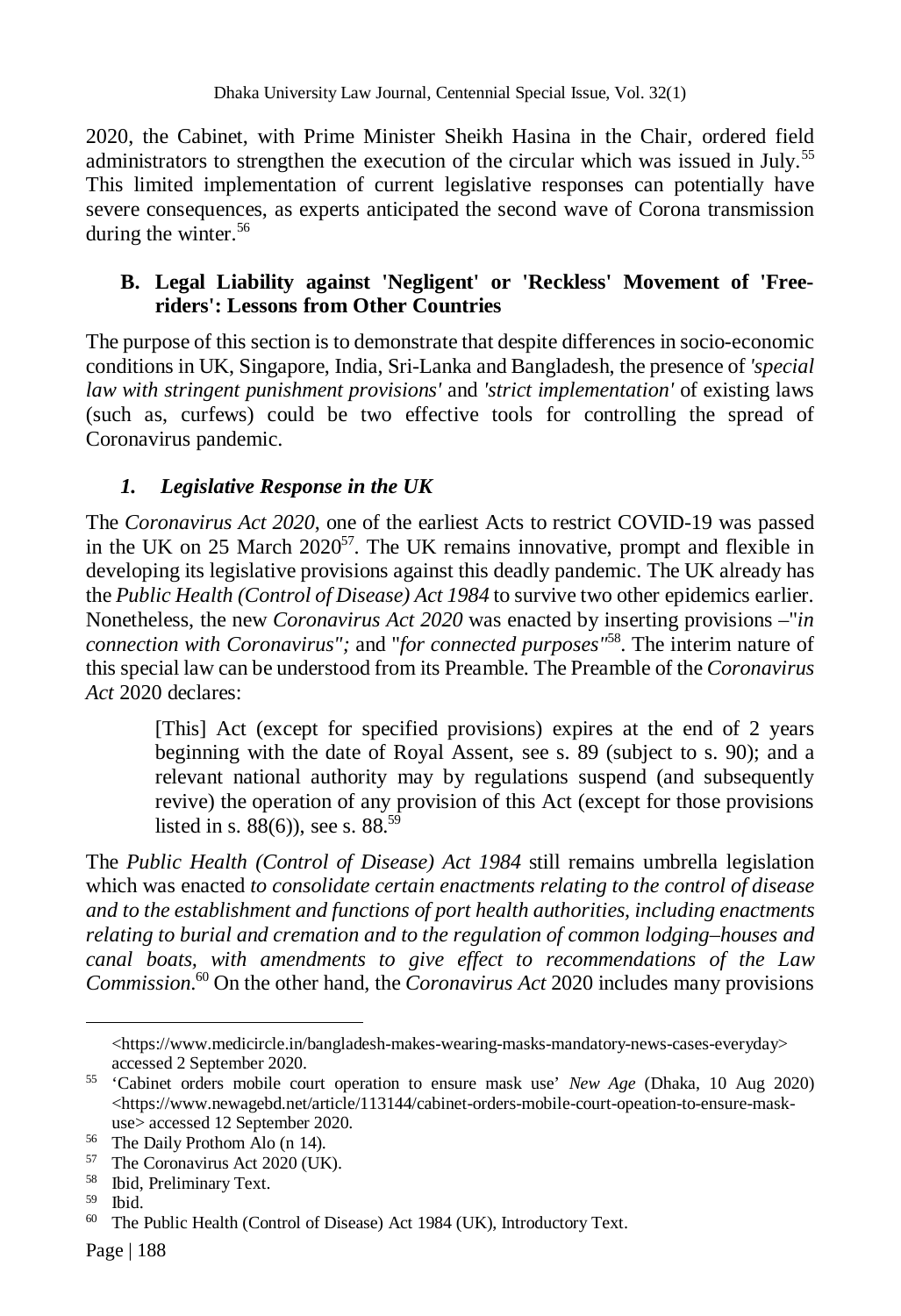Legal Liability of 'Free-Riders' during the COVID-19 Pandemic

to meet emergencies, including the emergency recruitment of doctors, nurses and volunteers for a temporary period. New regulations to meet the Coronavirus emergency are still being made under several provisions of the *Public Health Act 1984*. Section 45 of the *Public Health Act 1984* discussed legislative requirements for making such regulations under different contexts.<sup>61</sup> For instance, as mentioned the Preamble to the *Health Protection (Coronavirus, Restrictions) (England) (No. 4) Regulations, 2020* states that:

These Regulations are made in response to the serious and imminent threat to public health, which is posed, by the incidence and spread of severe acute respiratory syndrome Coronavirus 2 (SARS-CoV-2) in England.

In accordance with section 45R of the Act, the Secretary of State is of the opinion that, due to urgency, it is necessary to make this instrument without a draft having been laid out before, and approved by a resolution of each House of Parliament.<sup>62</sup>

According to Regulation 20(2) of Regulation 2020*,* an offence is punishable with fine on summary conviction. Regulation 20(5) states that Section 24 of the *Police and Criminal Evidence Act 1984* applies concerning an offence under this regulation as if the reasons in subsection (5) of that section included—(a) to maintain public health or (b) to maintain public order. Regulation 21 includes *fixed penalty provisions for violation of Coronavirus restrictions* that support fair penalty and avoid partisan behaviour or corruption by law enforcement authority in this regard.<sup>63</sup>

Regulation 21 of the *Police and Criminal Evidence Act 1984* further suggests *an incremental penalty schedule for those who violate the regulation for the first time or second, third, fourth or many times hereafter*. <sup>64</sup> This differential penalty schedule is more appropriate for maintaining equity between the one-time offender and the frequent reckless offender who violates health regulations and endangers public health. Though UK is not a neighbouring country of Bangladesh, understanding the features of legislative responses made by the UK to restrain the spread of COVID-19 is imperative, as it constitutes the basic legislative structure of counties in this subcontinent.

# *2. Legislative response in India*

India remains one of the most hard-hit countries in Asia by the COVID-19 pandemic. Although India already had the *Epidemic Disease Act, 1897* in its legal domain, the main limitation lies in its quick and effective implementation<sup>65</sup>. There was serious concern whether the century-old law was enough to tackle a 21-century pandemic.<sup>66</sup> In

<sup>61</sup> Ibid, s  $45$ 

<sup>62</sup> Health Protection (Coronavirus, Restrictions) (England) (No. 4) Regulations 2020, Introductory Text

 $^{63}$  Ibid, reg 21 (1).<br> $^{64}$  Ibid. reg 21 (6).

Ibid, reg  $21(6)$ .

<sup>65</sup> The Epidemic Diseases Act 1897; Section 3 of the said Act provides that *"Any person disobeying any regulation or order made under this Act shall be deemed to have committed an offence punishable under section 188 of the Indian Penal Code"*.

<sup>66</sup> Ibid.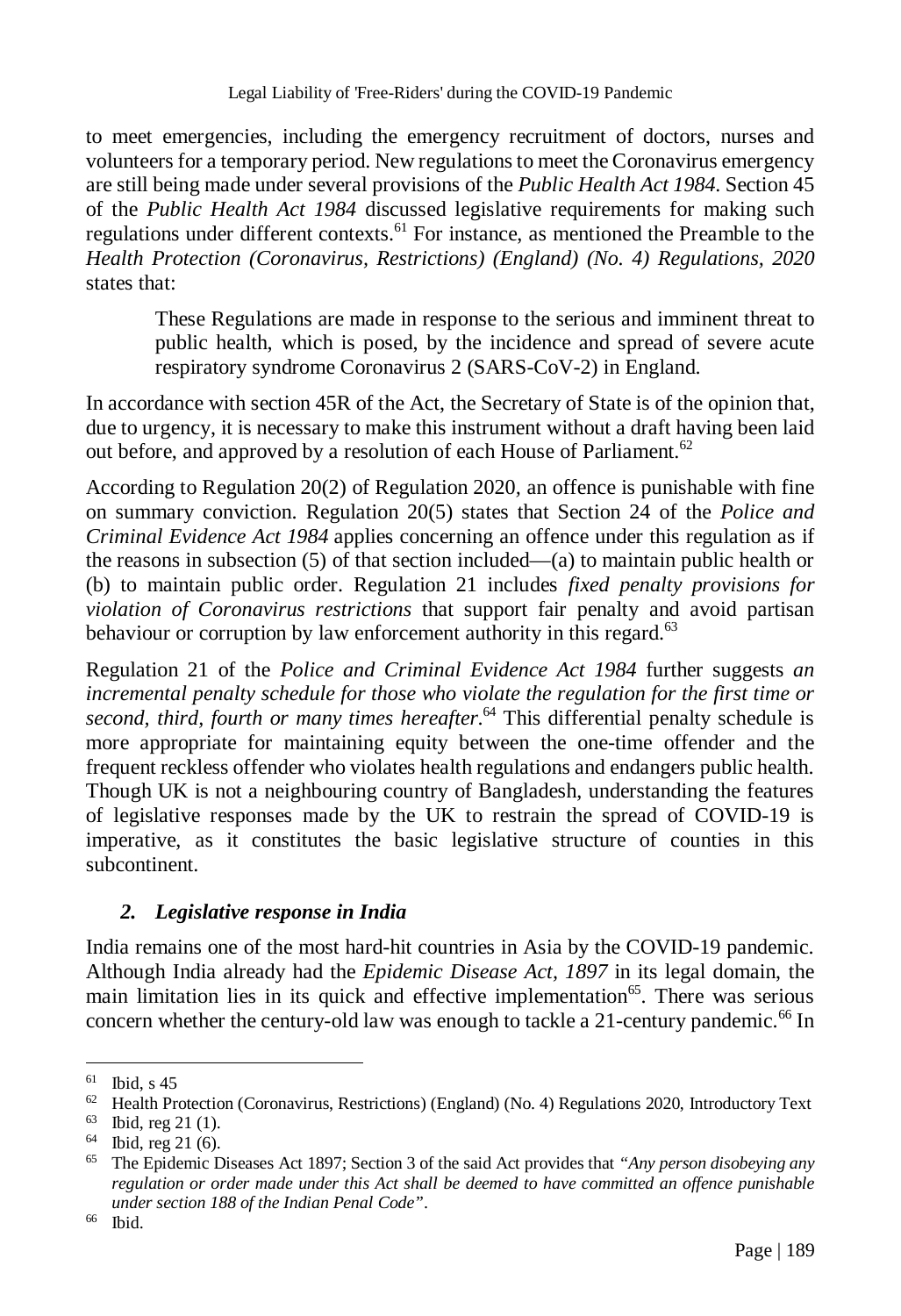many cases, government officials seemed non-responsive due to lack of sufficient legal provisions applicable to current day scenarios. Public response to such offences, (e.g. not wearing a mask) was slow, a fact compounded by the nominal penalty prescribed for breach of the relevant  $law<sup>67</sup>$ 

India started to apply quarantine rules and impose lock-downs at about the same time as Bangladesh. However, as shown in Table 2 below, in the absence of a *'special law'<sup>68</sup>* to tackle this unique pandemic and harsh punishment for violation of government regulations, the daily death toll of India sky-rocketed compared to other countries in the region, like Singapore, Malaysia, or Sri Lanka.

| Table 2: Trend of newly detected cases and daily deaths in Asia |                       |                 |              |                |            |                |  |  |  |
|-----------------------------------------------------------------|-----------------------|-----------------|--------------|----------------|------------|----------------|--|--|--|
|                                                                 | New cases detected on |                 | New Death on |                |            |                |  |  |  |
| Country                                                         | 8-Mar 2020            | $2-Jun$<br>2020 | 1-Sep 2020   | 8-Mar<br>2020  | 2-Jun 2020 | 1-Sep<br>2020  |  |  |  |
| <b>Bangladesh</b>                                               | 7                     | 2381            | 2174         | $\theta$       | 22         | 33             |  |  |  |
| India                                                           | 5                     | 8171            | 69921        | $\theta$       | 204        | 819            |  |  |  |
| <b>Malaysia</b>                                                 | $\overline{0}$        | 56              | 6            | $\overline{0}$ | 1          | 1              |  |  |  |
| Pakistan                                                        |                       | 3938            | 300          | $\theta$       | 78         | $\overline{4}$ |  |  |  |
| <b>Singapore</b>                                                | 12                    | 408             | 41           | $\theta$       |            | $\Omega$       |  |  |  |
| Sri Lanka                                                       | 0                     | 10              | 37           | $\theta$       |            | $\Omega$       |  |  |  |

# **Table 2: Trend of newly detected cases and daily deaths in Asia**

#### **Source:** *World Health Organization*

Although India is a big country with a massive population, by the beginning of 1 September 2020, Indian death tolls passed a point beyond rationalisation by any comparative statistics. The Hindu analysed why India appeared to fail in containing the pandemic:

Both the UK and Singapore's laws set out unambiguous conditions and legally binding obligations. *As such, under Singaporean law, the violators may be penalised up to \$10,000 or face six months imprisonment or both. In contrast, Section 188 of the Indian Penal Code has a fine amount of Rs.200 to Rs.1,000* 

 $\overline{a}$  $67$  According to s. 188 of the Indian Penal Code, "Whoever, knowing that, by an order promulgated by a public servant lawfully empowered to promulgate such order, he is directed to abstain from a certain act, or to take certain order with certain property in his possession or under his management, disobeys such direction, shall, if such disobedience causes or tends to cause obstruction, annoyance or injury, or risk of obstruction, annoyance or injury, to any person lawfully employed, be punished with simple imprisonment for a term which may extend to one month or with fine which may extend to two hundred rupees, or with both; and if such disobedience causes or trends to cause danger to human life, health or safety, or causes or tends to cause a riot or affray, shall be punished with imprisonment of either description for a term which may extend to six months, or with fine which may extend to one thousand rupees, or with both. Explanation: It is not necessary that the offender should intend to produce harm, or contemplate his disobedience as likely to produce harm. It is sufficient that he knows of the order which he disobeys, and that his disobedience produces, or is likely to produce, harm."

<sup>68</sup> Manuraj Shunmugasundaram, 'India needs to enact a COVID-19 law' *The Hindu* (India, 8 May 2020) <https://www.thehindu.com/opinion/lead/india-needs-to-enact-a-covid-19 law/article31529036.ece#!> accessed 10 September 2020.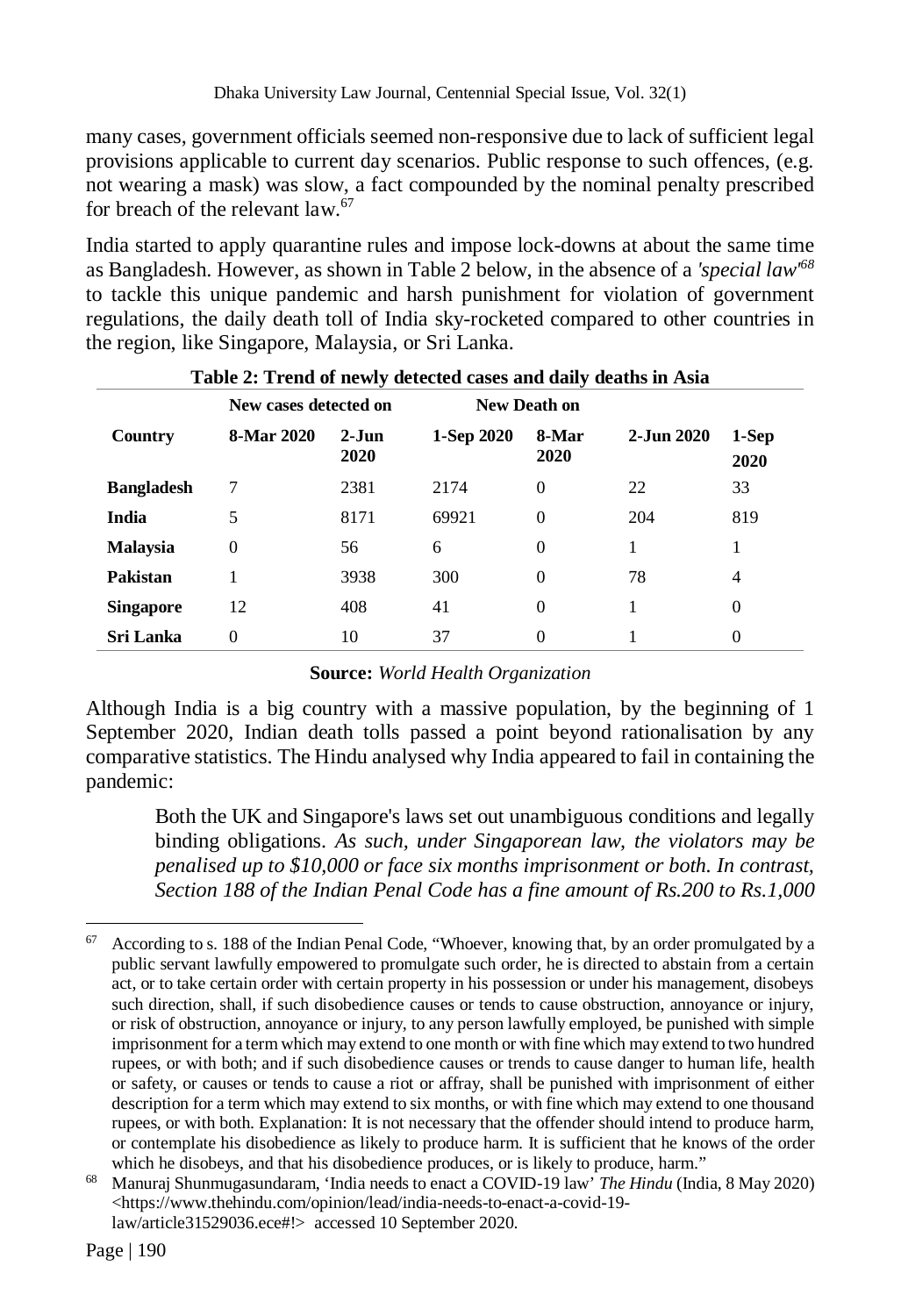*or imprisonment of one to six months*. Even then, proceedings under Section 188 can only be initiated by private complaint and not through a First Information Report.<sup>69</sup>

It follows, therefore, that several Asian countries, such as, Sri Lanka, Malaysia and Singapore, have successfully managed to fight the Coronavirus by what appears to be the stringent enactment and strict application of new law.

## *3. Legislative response in Singapore*

When the pandemic was first detected in Singapore in January 2020, they immediately decided in a Ministerial meeting to apply some restrictions on public movement in line with the SARS Regulation used in  $2003^{70}$ . Later, on 7 April 2020, Singapore passed the *COVID–19 (Temporary Measures) Act*, 2020. Under this umbrella Act, the *COVID-19 (Temporary Measures) (Control Order) Act, 2020* was passed to restrict public movement, control trade, social gatherings and other charitable activities.<sup>71</sup> The country even amended its Constitutional provisions to enable parliament members to attend sessions online. Later, *the Parliamentary Elections (COVID-19 Special Arrangements) Act, 2020* was passed in the Parliament to allow voters to cast their votes without coming to polling booths.

Although Singapore did not impose curfew to implement their quarantine rule like its Asian neighbours, it nonetheless made significant progress in bringing necessary amendments to its laws, enacting new laws and regulations and ensuring proper implementation of the same to contain the pandemic. As the comparative scenarios from the inception of the pandemic are revealed in Figure 1, Singapore has successfully controlled its Covid-19 induced death toll despite its much higher infection rate<sup>72</sup>. Despite a much weaker socio-economic condition compared to Singapore, Sri Lank similarly controlled the spread of the pandemic by way of curfews and lock-downs<sup>73</sup>.

#### **Figure 1: Cumulative number of COVID-19 cases detected in countries (March 2020 to September 2020)**

 $\overline{a}$ <sup>69</sup> Manuraj Shunmugasundaram, 'India needs to enact a COVID-19 law' *The Hindu* (India, 08 May 2020) <https://www.thehindu.com/opinion/lead/india-needs-to-enact-a-covid-19 law/article31529036.ece#!> accessed 10 September 2020.

<sup>70</sup> Kevin Y. Tan, 'Singapore's Regulatory Response to COVID-19' *The Regulatory Review* (Singapore, 15 June 2020).

<sup>71</sup> The COVID-19 (Temporary Measures) (Control Order) Regulations 2020 (Singapore).

 $72$  For effective control on the spread of the COVID- 19 Pandemic, Singapore imposed hefty monetary penalty of USD 7000 along with a maximum of 6 months imprisonment to those who provide false information in this regard. See more, Oppah Kuguyo, Andre P Kengne, and Collet Dandara, 'Singapore COVID-19 Pandemic Response as a Successful Model Framework for Low-Resource Health Care Settings in Africa?' (2020) 24(8) OMICS 470.

 $73$  Police patrol or even deployment of Army was also observed in UK, Spain, Italy and South Africa for an effective implementation of lock-down. See more, Ibid.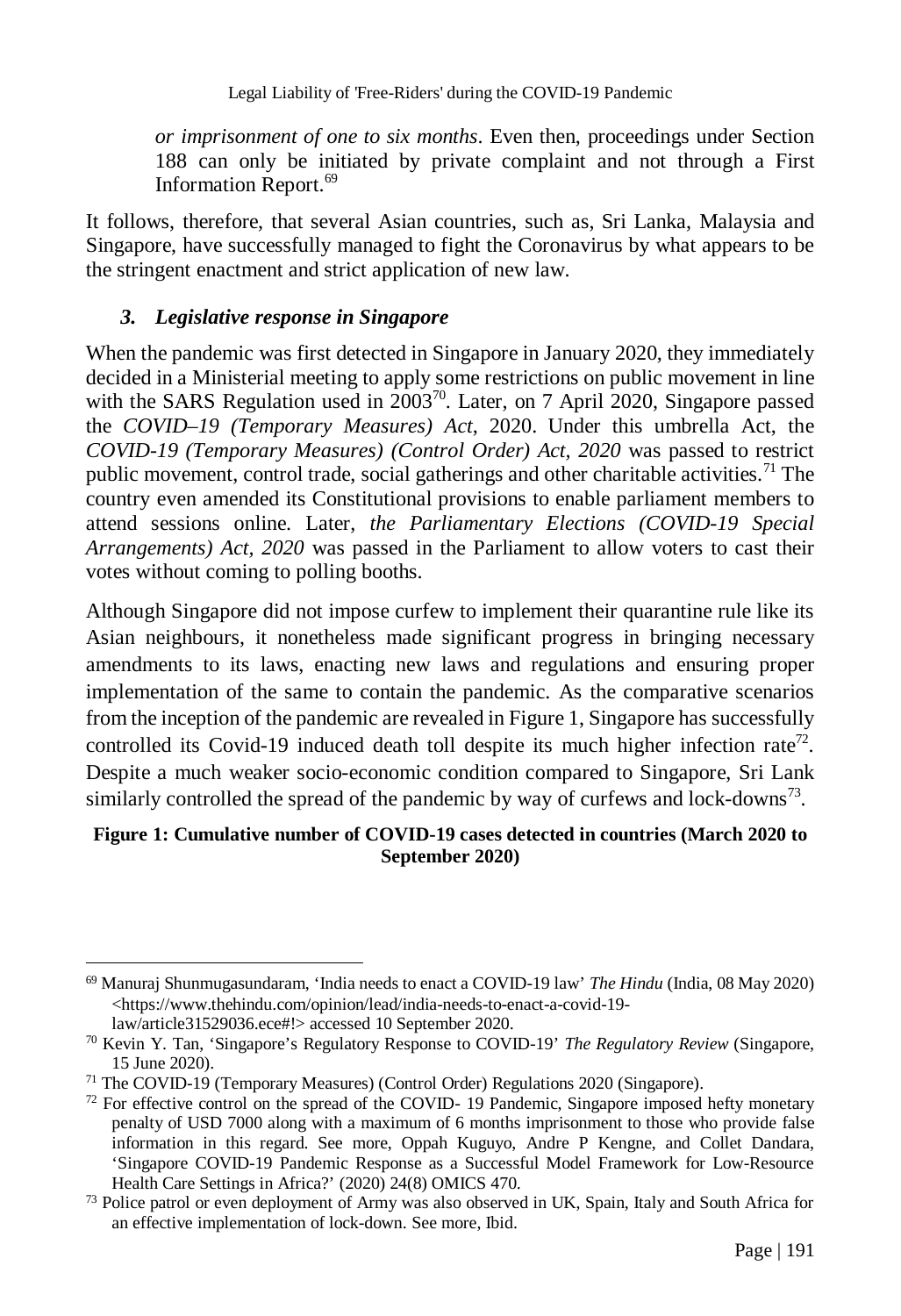

Dhaka University Law Journal, Centennial Special Issue, Vol. 32(1)

**Source:** *World Health Organization, 'WHO Coronavirus Disease (COVID-19) Dashboard*'

It is evident from the above Figure that although compared to India and Bangladesh, the detection of COVID-19, which started in January 2020, was initially high in Singapore. Proper implementation and compliance with health directives have been effective in reducing new cases.<sup>74</sup> India and Bangladesh, both of which started to detect Coronavirus cases in March 2020, began with a low base. Gradually, their trend of seeing new patients surpassed that of Singapore<sup>75</sup>.

# *4. Legislative response in Sri Lanka*

On 20 March 2020, only a couple of days earlier than Bangladesh and India, Sri Lanka imposed a lock-down to restrain the spread of COVID-19. The Sri Lankan authorities announced a three-day nationwide *'curfew'* to curb the spread. The nationwide curfew started at 18:00 (local time) on Friday, 20 March 2020, and lasted until 06:00 on Monday, 23 March, during which individuals were prohibited from leaving their homes except for essential needs. This 24-hour curfew continued for a month during which the length of the curfew was gradually relaxed spanning from midnight to 4  $AM$ .<sup>76</sup> Once the curfew was withdrawn, Sri Lanka started to impose lock-down of different degrees. This early imposition of curfew under the *'doctrine of necessity'* helped this island nation to create sufficient social awareness about the gravity of the pandemic

 $\overline{a}$ <sup>74</sup> 'WHO Coronavirus Disease (COVID-19) Dashboard' (*WHO Website*) <https://covid19.who.int/? gclid> accessed 16 September 2020.

 $75$   $\mathrm{Ibid.}$ 

<sup>76</sup> Editorial, 'Sri Lanka completely lifts coronavirus curfew as no community infection in nearly two months' *The Indian Express* (Chennai, 28 June 2020) <https://www.newindianexpress.com/ world/2020/jun/28/sri-lanka-completely-lifts-coronavirus-curfew-as-no-community-infection-innearly-two-months-2162628.html> accessed 08 March 2021.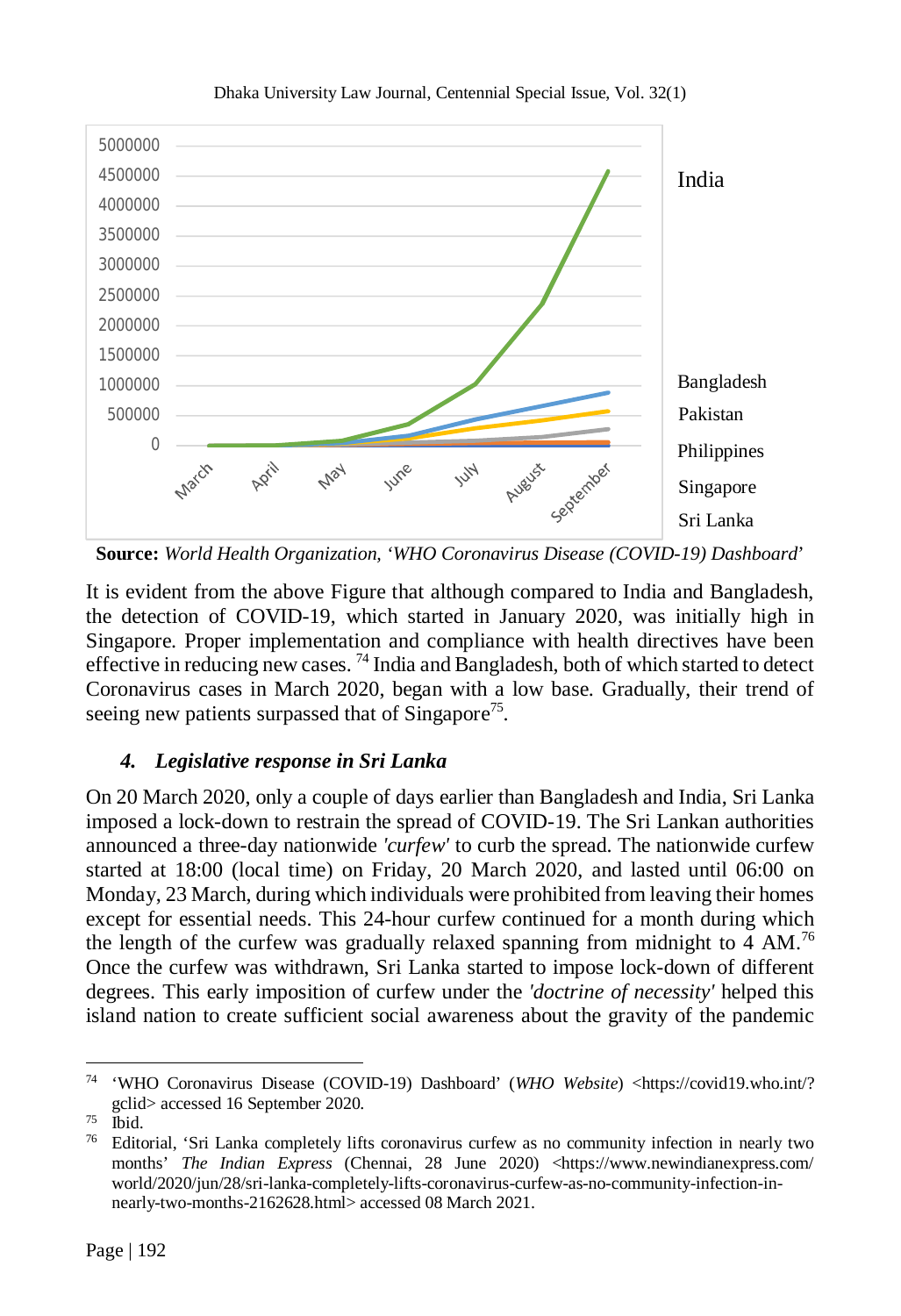and the response required in this regard.

As indicated in Figure 1 above, the cumulative detection of COVID-19 patients in India alone was much higher than any other country depicted here. Since India has a vast population, it is not unseemly for the number of COVID-19 patients in India to be increased. What is alarming is that the detection of new COVID-19 cases in India. As indicated by the trend line, the rate of new patients have increased every month and made the trend line steeper over time. On the other hand, Bangladesh, Pakistan and the Philippines managed to hold a moderate increase over time. Singapore and Sri Lanka were most successful in keeping the cumulative detection rate almost flat over time. While Pakistan's total population is larger than the total population in Bangladesh, the incremental detection of Covid cases in Pakistan was higher than in Bangladesh. Similarly, Sri Lanka has managed to keep the number of Covid cases low despite having a dense population, which is three times more than the population of Singapore. It therefore appears, that both legislative and administrative responses based on prompt and stringent penalties effectively controlled the pandemic in these countries.

## **V. DOES THIS ONLY QUALIFY AS A 'NEGLIGENT' PUBLIC NUISANCE OR CAN IT BE DEEMED TO BE A 'RECKLESS' PUBLIC HEALTH OFFENCE?**

Prior to the detection of the novel' Coronavirus in Bangladesh on 08 March 2020, the spreading of the infectious disease endangering life was dealt with under s. 269 (Chapter XIV relating to public nuisance) of the Code, 1860 as follows:

Whoever unlawfully or negligently does any act which is, and which he knows or has reason to believe to be, likely to spread the infection of any disease dangerous to life, shall be punished with imprisonment of either description for a term which may extend to six months, or with fine, or with both (s. 269).

The same punishment, i.e. "six months, or with fine" has also been incorporated in Section 291 of the Code 1860 for reckless or repeat public nuisance that is indeed being done by reckless 'free riders' by repeatedly violating health regulations during the COVID 19 pandemic. By the passage of time, in 2018, another special law was enacted to regulate negligent behaviour of an individual that may transmit noxious and infectious diseases; this has already been declared a criminal activity by the 2018 Act*.*

As stated earlier, the *Mobile Courts Act, 2009* has already included relevant sections of the Schedule 2018 Act. However, as a general law, the Code, 1860, considered this crime within the ambit of an offence relating to 'public nuisance' (i.e. Chapter XIV) and imposed a minimal penal provision, while the Act of 2018, imposed a comparatively higher penalty. Careful consideration of section 24(1) of the Act of 2018 indicates that a maximum penalty of Tk.100,000 has been imposed, which is sufficient to curb frequent violations if it is rigorously implemented. The Act of 2018 failed to effectively distinguish punishment between single negligent violators and reckless frequent or recurrent violators of health regulations, as was done, for instance, in the UK and Singapore.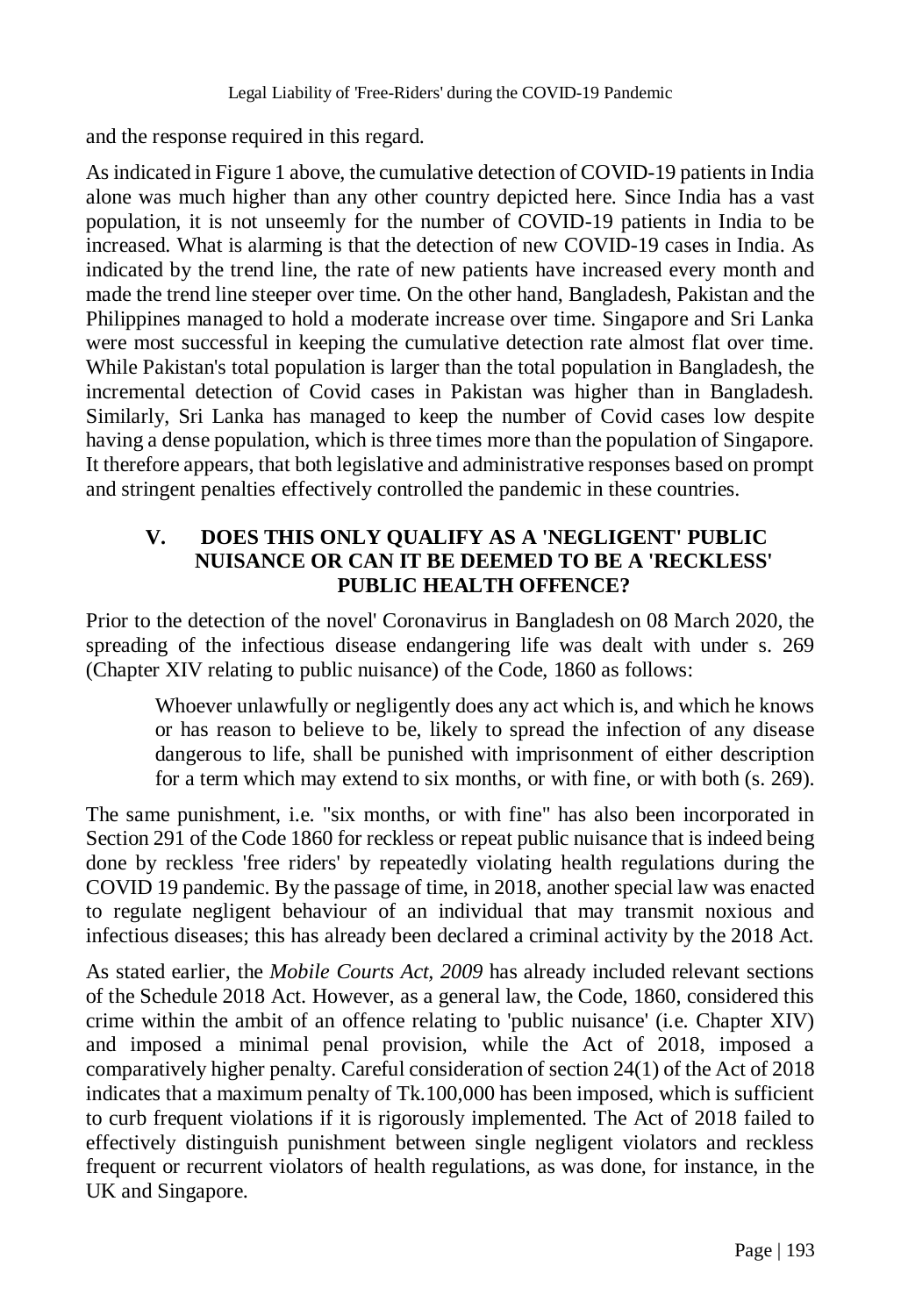Despite several warnings from WHO and other international organisations regarding possible spread throughout the world, many countries, including Bangladesh, did not seem to take these seriously, which resulted in wide community transmission throughout the country. At this point, it would not be exaggerated to mention that the Coronavirus spread in Bangladesh rapidly expanded since 08 March 2020 until 30 September 2020 whereby the death toll had already passed 5,231. Notwithstanding, many people in Bangladesh are 'free-riders' going about normally without wearing masks, and adopting other preventive measures, knowing full well that they might be posing risks for others, including death by their *indirect attribution to aggregate harm to others*. Sadly, they will simply be liable for offences relating to *'negligent'* public nuisance under s. 269 of the Code, 1860 or a minimum penalty under the Act 2018. Unless *stricter punishments* are in place and unless relevant laws are *strictly enforced*, these 'free-riders' will continue to pose health risks for others. Alternatively, their criminal liability should go beyond the notion of a *'negligent public nuisance'* and extended to *'reckless public health offence'*, which is likely to deter repeat occurrences of negligence.

### **VI. CONCLUSION**

The stringent implementation of the law was successful in curbing the spread of COVID-19 in many Asian countries. As the potential of the virus reaching more people across more significant geographic coverage increase in Bangladesh, a legislative response with a rigorous implementation like in other countries can be more appropriate to encompass the pandemic effectively. Although, in contemporary political culture, the declaration of an emergency<sup> $77$ </sup> by using the Constitutional provisions could create controversies among legal scholars, yet the imposition of curfew would be possible under the *Special Powers Act, 1974* to restrain free movement and in turn, to contain the deadly disease*.* <sup>78</sup> The imposition of curfew was effectively employed in some countries to curb the spread of this life-threatening disease. Drawing on lessons from other countries in South and East Asia, this paper suggests some amendments to the 2018 Act. Although the Act imposes a hefty fine, the slack implementation does minimal to address the emergency. This could have severe implications for future waves of the infection. Thus, it is high time for

 $\overline{a}$  $77$  For example, the Philippines has promulgated 'emergency' in order to curb the COVID-19 pandemic, which came into existence on 24 March 2020 and was initially effective for three months only then further extended up to 30 September 2020 (s.9). See more on The Corona Virus Act, 2020 of Philippines (Republic Act No. 11469), where s. 2 states that "State of national emergency – Presidential Proclamation No 922, s.2020, was issued declaring a State of Public Health Emergency throughout the Philippines due to the Coronavirus disease 2019 (COVID-19) in accordance with the recommendation of the Department of Health (DOH) and the Inter-Agency Task Force for the Emerging Infectious Disease". In order to mitigate any debate on the said national emergency, section 7 of the same Act 2020 clarifies that," Nothing herein shall be construed as an impairment, restriction or modification of the provisions of the Constitution. In case the exercise of powers herein granted conflicts with other statutes, orders, rules or regulations, the provisions of the Act shall prevail". The Philippines Official Gazette, <https://www.officialgazette.gov.ph/downloads/2020/ 03mar/20200324- RA-11469-RRD.pdf> accessed 26 September 2020.

<sup>78</sup> The Special Powers Act 1974, s 24(1).